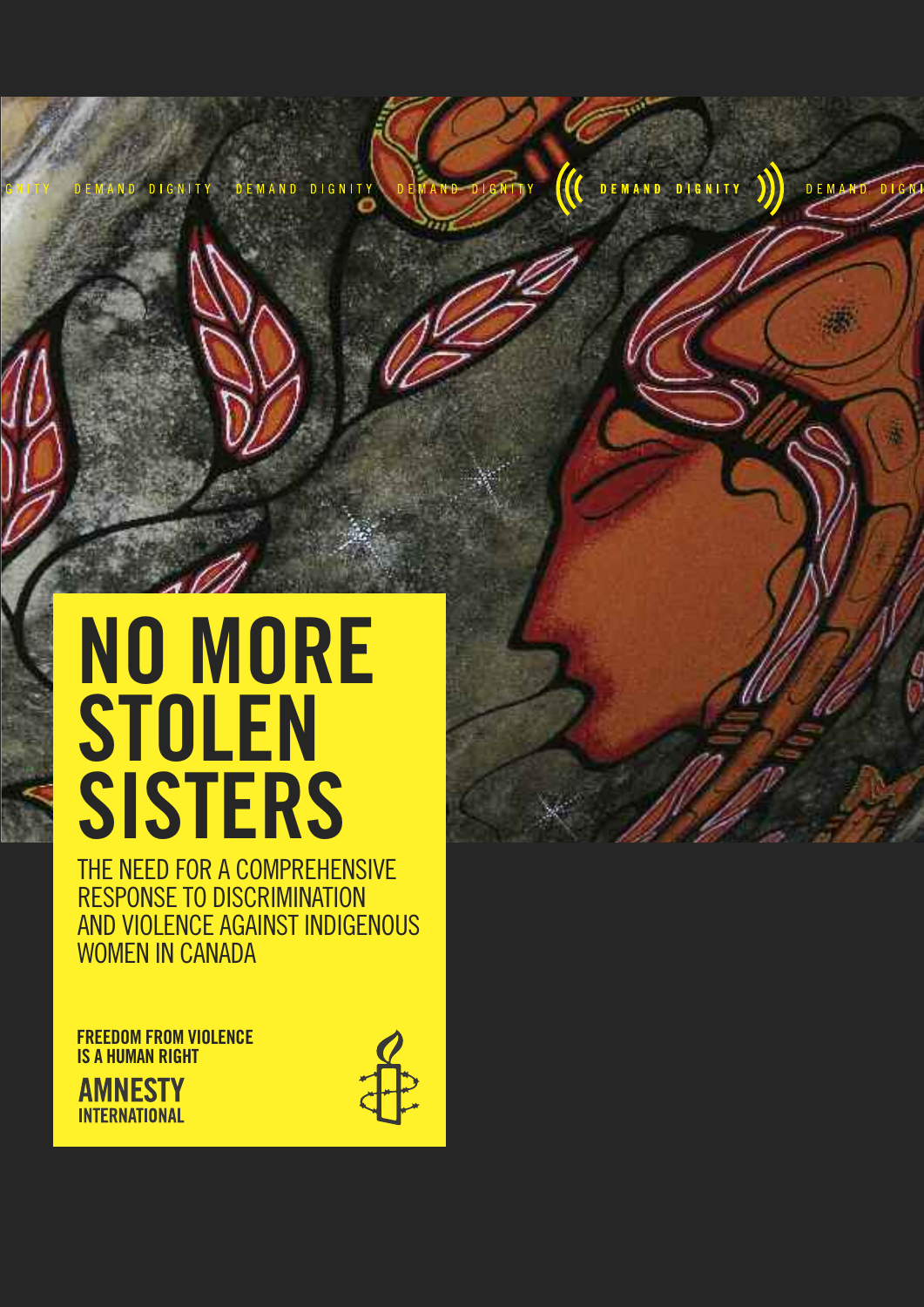Amnesty International is a global movement of 2.2 million people in more than 150 countries and territories who campaign to end grave abuses of human rights. Our vision is for every person to enjoy all the rights enshrined in the Universal Declaration of Human Rights and other international human rights standards. We are independent of any government, political ideology, economic interest or religion – funded mainly by our membership and public donations.





### **CONTENTS**

#### Amnesty International Publications

First published in 2009 by Amnesty International Publications International Secretariat Peter Benenson House 1 Easton Street London WC1X 0DW United Kingdom www.amnesty.org

© Amnesty International Publications 2009

Index: AMR 20/012/2009 Original language: English Printed by Amnesty International, International Secretariat, United Kingdom

All rights reserved. This publication is copyright, but may be reproduced by any method without fee for advocacy, campaigning and teaching purposes, but not for resale. The copyright holders request that all such use be registered with them for impact assessment purposes. For copying in any other circumstances, or for re-use in other publications, or for translation or adaptation, prior written permission must be obtained from the publishers, and a fee may be payable.

*Cover photo*: Drum painted by artist Jay Bell Redbird. The drum was used by a group called the Midnight Messenger to promote human rights and then given to Amnesty International in recognition of the organization's work for the rights of Indigenous women in Canada. © Amnesty International

- **INTRODUCTION**
- **THE 'A RACIST AND SEXIST ACT'**
- **HUMAN RIGHTS GAPS**
- STOLEN GENERATIONS
- LOSTTO THE PRISON SYSTEM
- **MISSING SISTERS, MISSING DAUGHTERS**
- **CONCLUSION**
- **RECOMMENDATIONS**
- **ENDNOTES**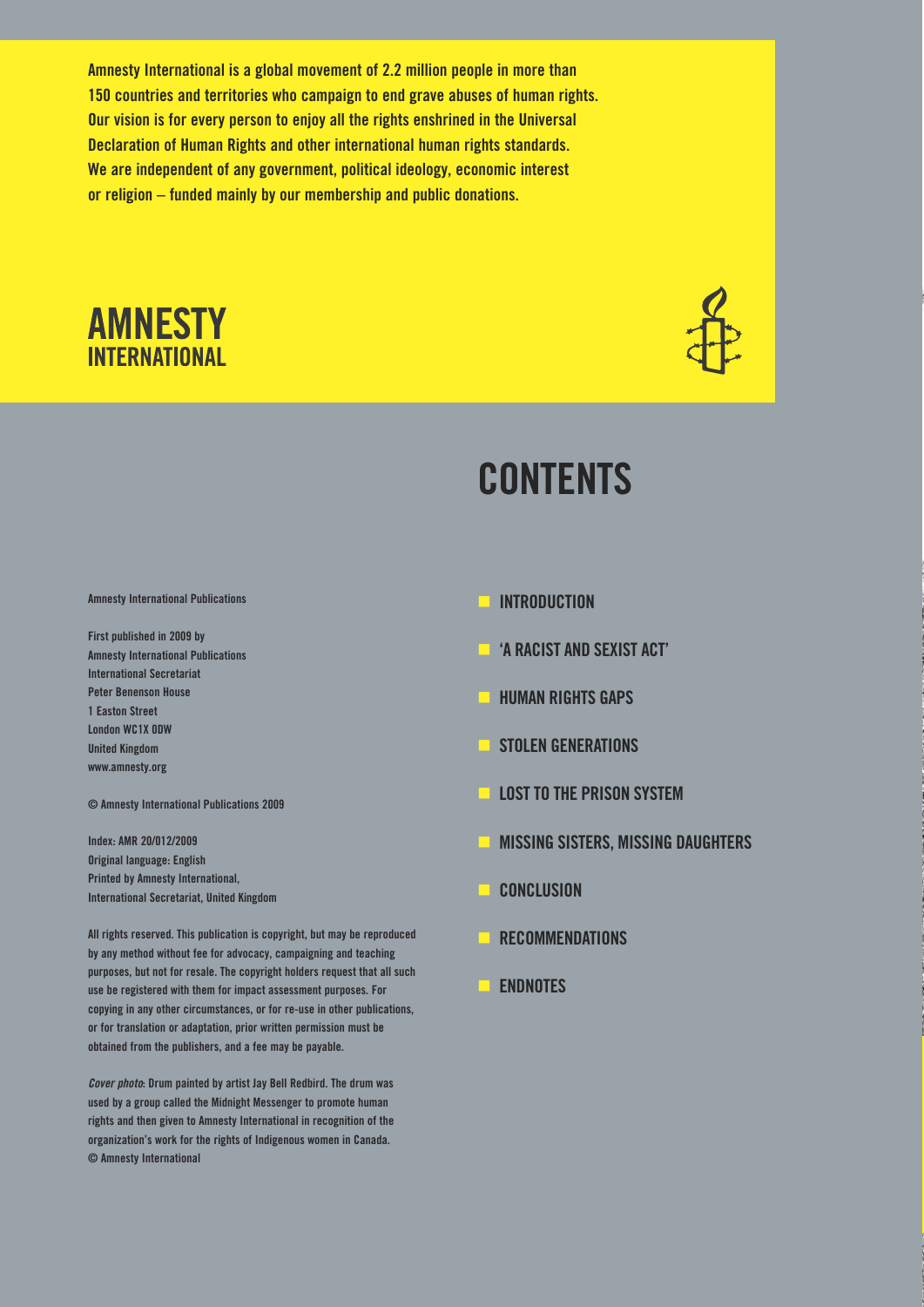### 'Families like mine all over Canada are wondering how many more sisters and daughters we have to lose before real government action is taken.'

Darlene Osborne, at the launch of Amnesty International's report, *Stolen Sisters: A Human Rights Response to Discrimination and Violence against Indigenous Women in Canada*, October 2004. Two of her relatives, Felicia Solomon and Helen Betty Osborne, were murdered.

### INTRODUCTION

Indigenous women in Canada face much higher rates of violence than other women. In a 2004 Canadian government survey, Indigenous women reported rates of violence, including domestic violence and sexual assault, 3.5 times higher than non-Indigenous women.<sup>1</sup> Studies suggest that assaults against Indigenous women are not only more frequent, they are also often particularly brutal. According to another government survey, young First Nations women are five times more likely than other women to die as a result of violence.<sup>2</sup>

Such figures almost certainly underestimate the scale and severity of the violence faced by Indigenous women. A 2007 joint committee of government, Indigenous Peoples, police and community groups in Saskatchewan Province reported that 60 per cent of the long-term cases of missing women in the province are Indigenous, although Indigenous women make up only 6 per cent of the population.<sup>3</sup> The fate of these women remains unknown. Significantly, this is the only jurisdiction in Canada where such information has been compiled and made public. In fact, police in

Canada often do not even record whether or not the victims of crime are Indigenous.

In the absence of accurate national statistics, Indigenous women have themselves taken the lead in attempting to expose the scale of violence they face. The Native Women's Association of Canada has used the testimony of family members and media reports to create an ongoing list of missing and murdered Indigenous women. As of July 2009, the list included more than 520 women who have gone missing or been murdered in the last three decades. Given the relatively small Indigenous population<sup>4</sup> and the overall low rate of violent crime in Canada<sup>5</sup>, these numbers are truly appalling. However, the Native Women's Association believes that the real number of missing and murdered Indigenous women is even higher than they have been able to record.

In October 2004, Amnesty International released a report, Stolen Sisters: A Human Rights Response to Discrimination and Violence against Indigenous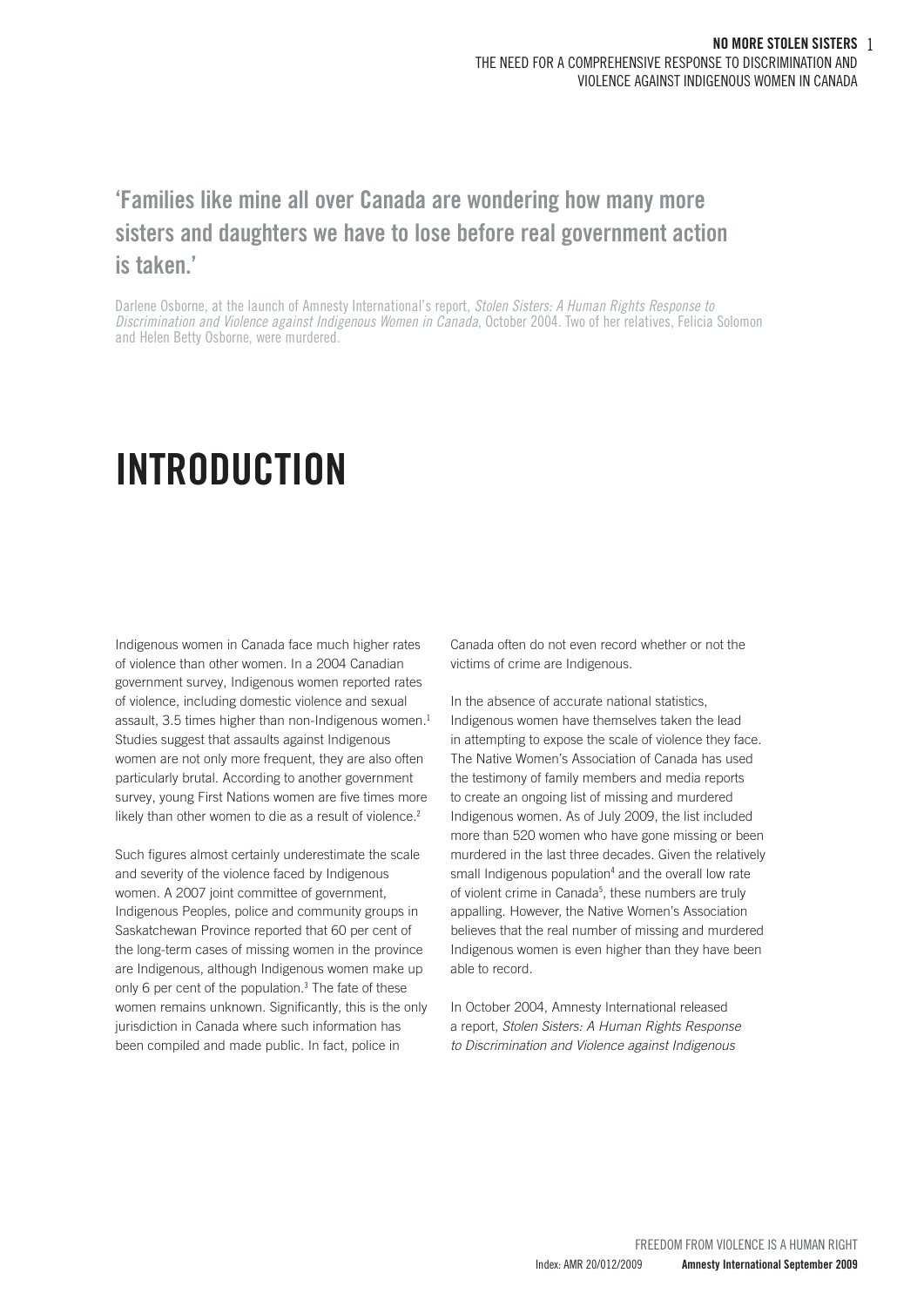THE NEED FOR A COMPREHENSIVE RESPONSE TO DISCRIMINATION AND VIOLENCE AGAINST INDIGENOUS WOMEN IN CANADA

> Women in Canada (Index: AMR 20/003/2004) which documented some of the underlying causes of violence against Indigenous women carried out by both Indigenous and non-Indigenous men. As the report showed, widespread and entrenched racism, poverty and marginalization are critical factors exposing Indigenous women to a heightened risk of violence while denying them adequate protection by police and government services.

Deep inequalities in living conditions and access to government services have pushed many Indigenous women into situations, ranging from overcrowded housing to prostitution, where there is a greatly heightened risk of violence. The same inequalities have also denied many Indigenous women access to the services and support, such as emergency shelters, needed to escape violence.

At the same time it appears that some men seek out Indigenous women as targets for extreme acts of violence. <sup>6</sup> These acts of violence against Indigenous women may be motivated by racism, or may be carried out in the expectation that society's indifference to the welfare and safety of Indigenous women will allow the perpetrators to escape justice. Impunity for such violence contributes to a climate where such acts are seen as normal and acceptable rather than criminal, and where women do not seek justice because they know they will not get it. There are additional concerns around police treatment of Indigenous and non-Indigenous women in the sex trade. The threat of arrest could make many women reluctant to report attacks to the police or co-operate with police investigations. As a result, the perpetrators may be encouraged by the belief that they are likely to get away with their crimes.

Justice David Wright, speaking of the 1992 murders of Eva Taysup, Shelley Napope, and Calinda Waterhen in Saskatchewan, said the man responsible for the killings saw the victims as vulnerable for four reasons: "one, they were young; second, they were women; third, they were native; and fourth, they were prostitutes. They were persons separated from the community and their families. The accused treated them with contempt, brutality; he terrorized them and ultimately he killed them. He seemed determined to destroy every vestige of their humanity."<sup>7</sup>

The publication of Amnesty International's *Stolen Sisters* report was part of a larger movement in Canada to at long last acknowledge and take responsibility for the violence and discrimination experienced by Indigenous women. In November 2004, a Canadian representative to the United Nations (UN) acknowledged the *Stolen Sisters* report before the UN General Assembly's Social, Humanitarian and Cultural Committee, stating that "a great deal of work remains to be done."<sup>8</sup> Politicians at the federal, provincial and territorial levels have called for action to address this violence. The Canadian Association of Chiefs of Police has urged police forces in Canada to adopt policies and procedures to address the threats faced by Indigenous women. <sup>9</sup> In September 2009, the Province of Manitoba established an "action group" including Indigenous Peoples' organizations and community agencies to help develop "new policies to address the crisis of abused and exploited women."<sup>10</sup>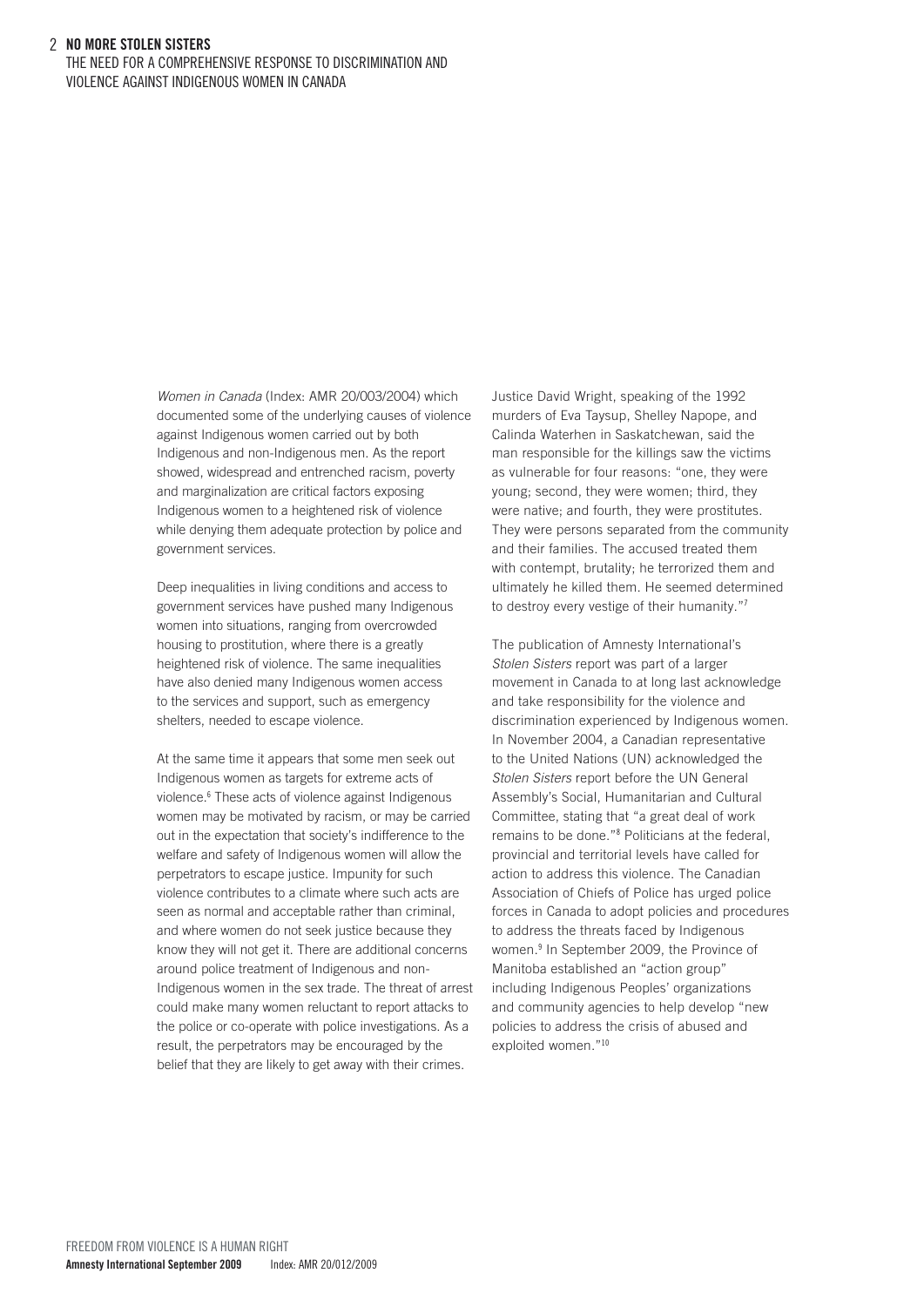THE NEED FOR A COMPREHENSIVE RESPONSE TO DISCRIMINATION AND VIOLENCE AGAINST INDIGENOUS WOMEN IN CANADA



'We're talking about so many layers of violence, so many generations of loss, and it's all covered up in layers of silence… In order for us to move ahead, we have to deal with all the things people don't want to talk about. We need to learn from the lives that have been lost. We need to turn things around.'

Beverley Jacobs *(pictured front),* President of the Native Women's Association of Canada, August 2009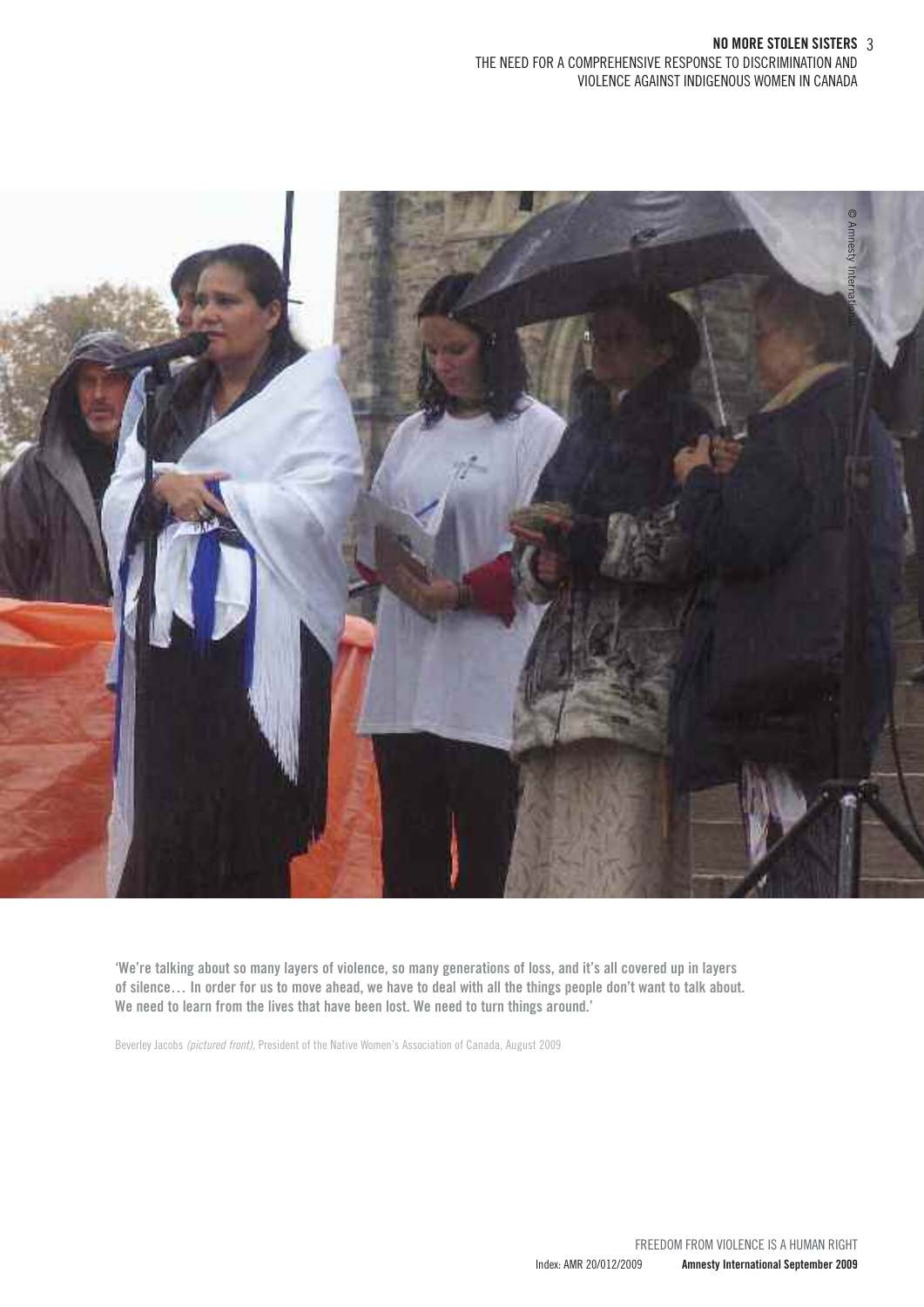THE NEED FOR A COMPREHENSIVE RESPONSE TO DISCRIMINATION AND VIOLENCE AGAINST INDIGENOUS WOMEN IN CANADA

> Yet despite this acknowledgement, measures to end discrimination and violence against Indigenous women have been piecemeal at best. UN human rights bodies have repeatedly called on the Canadian authorities to work with Indigenous women to establish a national plan of action. Unfortunately, the federal government has shown little leadership in addressing the issue. Most of the positive measures taken to date have been initiated by individual police services or by provincial and territorial governments and have not been replicated nationally.

> This update to the 2004 *Stolen Sisters* report highlights the continuing marginalization and inequality experienced by Indigenous women in five key areas:

1) the role of racism and misogyny in perpetuating violence against Indigenous women;

2) the sharp disparities in the fulfilment of Indigenous women's economic, social, political and cultural rights;

3) the continued disruption of Indigenous societies caused by the historic and ongoing mass removal of children from Indigenous families and communities;

4) the disproportionately high number of Indigenous women in Canadian prisons, many of whom are themselves the victims of violence and abuse; and

5) inadequate police response to violence against Indigenous women as illustrated by the handling of missing persons cases.

These disparities in the protection and fulfilment of Indigenous women's rights are interrelated, with each adding to the negative impact of the other. For example, the high proportion of Indigenous people living in poverty, combined with underfunded family services, contributes to the large numbers of Indigenous children being removed from their families and communities. The consequences, including the severing of ties to family, community and culture, can put Indigenous women and girls at increased risk of exploitation and abuse. In the course of researching the *Stolen Sisters* report, Amnesty International heard countless stories of families that had experienced repeated losses over many generations, with children taken into custody, young people jailed, and women and girls missing or murdered.

The scale and severity of the human rights violations faced by Indigenous women require a co-ordinated and comprehensive national response that addresses the social and economic factors that place Indigenous women at heightened risk of violence. Such a response needs to address the police response to violence against Indigenous women; the dramatic gap in standard of living and quality of life which increases the risks to Indigenous women; the continued disruption of Indigenous societies by the high proportion of children put into state care; and the disproportionate rate of imprisonment of Indigenous women.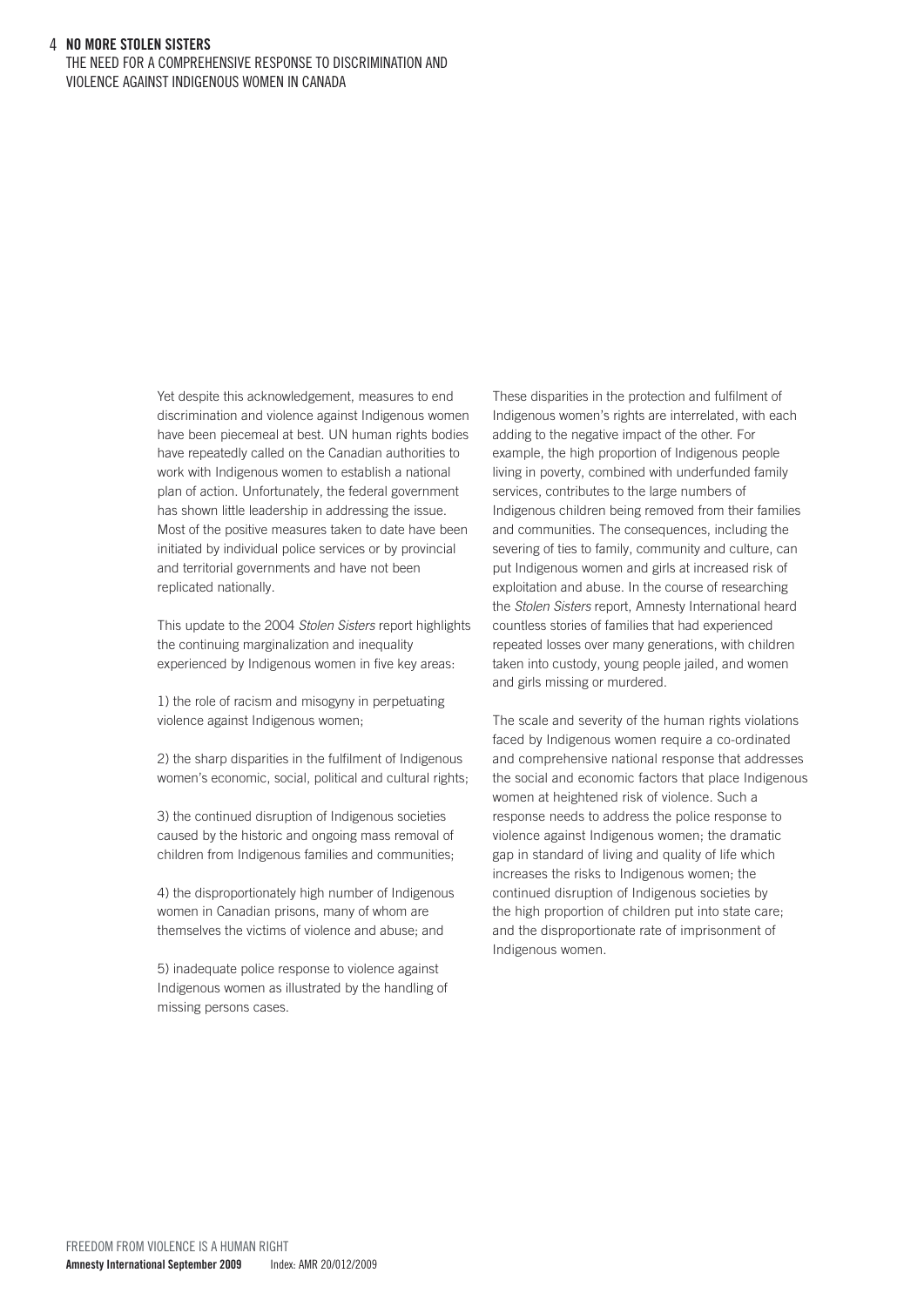### NO MORE STOLEN SISTERS 5 THE NEED FOR A COMPREHENSIVE RESPONSE TO DISCRIMINATION AND VIOLENCE AGAINST INDIGENOUS WOMEN IN CANADA

### 'A RACIST AND SEXIST ACT'

Nineteen-year-old Cree student Helen Betty Osborne (pictured right) from Norway House, northern Manitoba, dreamed of returning to her community as a teacher. She had moved to the town of The Pas, Manitoba, to go to high school. On 12 November 1971, four white men abducted her from the streets of The Pas. She was sexually assaulted and brutally murdered. Fifteen years passed before the first charges were laid against any of the perpetrators.

'[T]here is one fundamental fact: her murder was a racist and sexist act. Betty Osborne would be alive today had she not been an aboriginal woman.'

Manitoba Justice Inquiry, 1991

A provincial inquiry concluded that Helen Betty Osborne was killed because she was an Indigenous woman. According to the presiding judge, the men who abducted her were driven by "vicious stereotypes born of ignorance and aggression… [They] believed that young Aboriginal women were objects with no human value beyond sexual gratification."

The judge also pointed out that police and society as a whole had failed to value the lives and safety of Indigenous women and girls. The police service had been aware of "white men cruising the town, attempting to pick up Aboriginal girls for drinking parties and for sex… [but] did not feel that the practice necessitated any particular vigilance on its part." The inquiry also concluded that justice had been obstructed by members of the non-Indigenous community who kept silent about the crime.



Although this shocking crime took place almost four decades ago, the murder of Helen Betty Osborne is far from an isolated case – then or now. Racism and discrimination are clearly significant factors in dozens of similar cases from across the country reviewed by Amnesty International.

The racism and misogyny of individual perpetrators, the role of others in assisting or helping cover up the crimes, the reluctance of some police forces to promptly and thoroughly investigate suspected abductions of Indigenous women, and the failure of these crimes to provoke outrage in the general population, all illustrate the need to understand violence against Indigenous women in a larger social and historical context.

"The portrayal of the squaw is one of the most degraded, most despised and most dehumanized anywhere in the world… she has no human face, she is lustful, immoral, unfeeling and dirty. Such a grotesque dehumanization has rendered all Native women and girls vulnerable to gross physical, psychological and sexual violence".

Emma LaRoque, Department of Native Studies, University of Manitoba, in a presentation to the Manitoba Justice Inquiry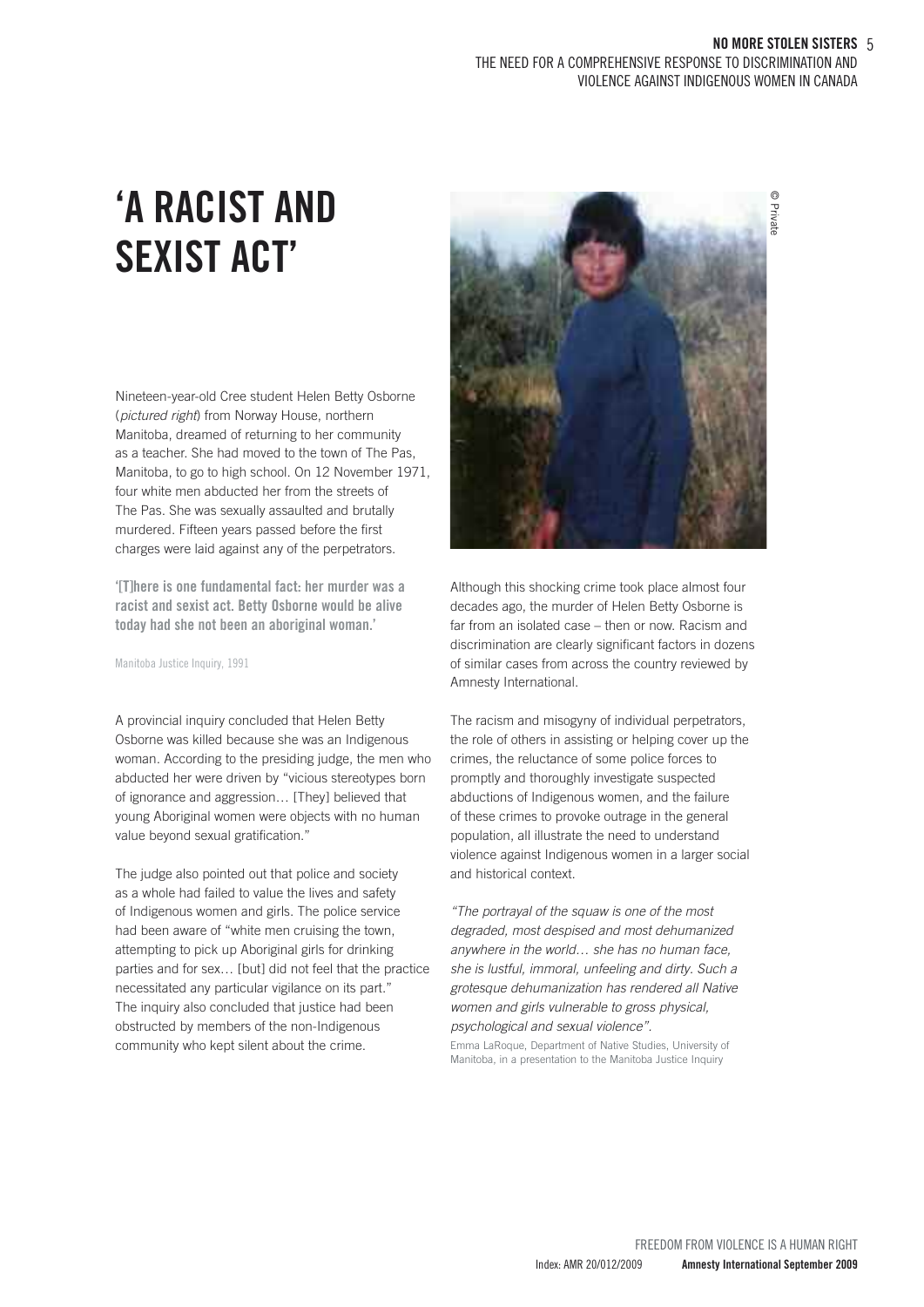THE NEED FOR A COMPREHENSIVE RESPONSE TO DISCRIMINATION AND VIOLENCE AGAINST INDIGENOUS WOMEN IN CANADA

> The suppression of Indigenous cultures, languages and institutions, the seizure of Indigenous lands and resources, and the mass removal of Indigenous children from their families and communities have all undermined the traditional cultural and subsistence activities of Indigenous societies in Canada. These are activities that are central to Indigenous women's status, authority and well-being in their own communities. Historically, Indigenous societies in North America were characterized by relative equality between women and men. Although women and men had distinct roles and responsibilities in their societies, both were valued and respected. The history of colonialism in Canada has pushed many Indigenous women to the margins of their own communities and of Canadian society as a whole.

At the same time, degrading images and portrayals that denigrate Indigenous women persist in Canadian society and contribute to denying Indigenous women the full enjoyment of their basic human rights, regardless of where they live.



Amber Redman, a 19-year-old Dakota woman from Standing Buffalo First Nation in south-eastern Saskatchewan, wanted to be a teacher. She went missing on 15 July 2005 in the town of Ft. Qu'Appelle, approximately 80km east of Regina.

In January 2009, an Indigenous man from another community was sentenced to life imprisonment for her murder. The man confessed that he and his cousin had beaten Amber Redman and that he had stabbed her and left her to die.

In October 2005, Amber Redman's mother, Gwenda Yuzicappi, joined the Native Women's Association of Canada and Amnesty International at a press conference on Parliament Hill to urge greater action to address violence against Indigenous women. She said at the time, "I have met other families, other mothers and fathers who have daughters and sisters that are missing. And that is a tragedy. I am asking that the police, our leaders, our government to address these issues, to ensure that I'm the last mother that comes to promote this issue."

For more information, please visit: www.amnesty.ca/campaigns/sisters\_gallery\_intro.php.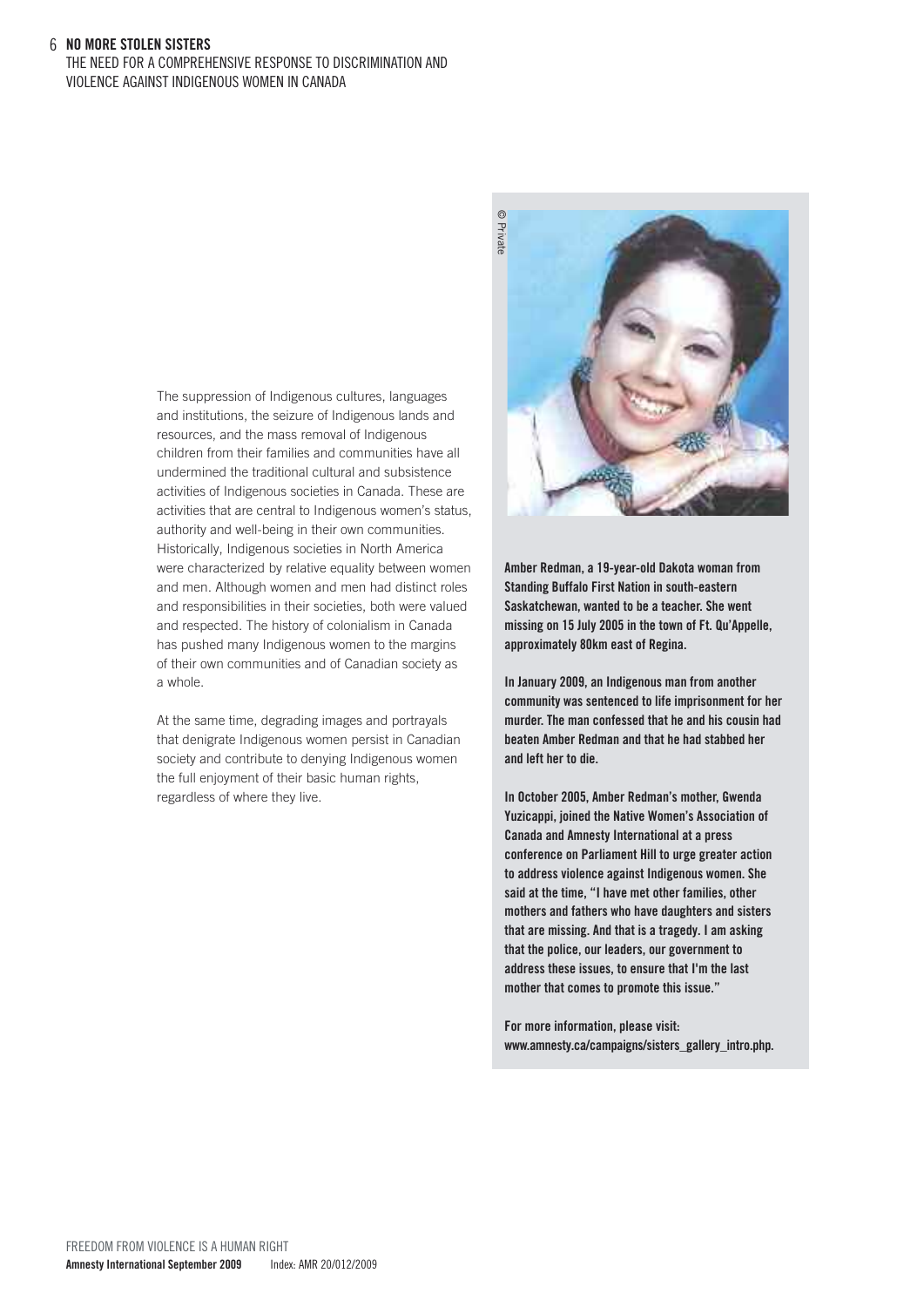### HUMAN RIGHTS **GAPS**

'The specific needs of aboriginal women have been neglected for too long.'

Report of the 2004 mission to Canada by the UN Special Rapporteur on indigenous people

Although Canada is one of the world's wealthiest countries, the living conditions of First Nations, Inuit and Métis people in Canada are often compared to those of people living in some of the most impoverished countries. By every common measure of poverty, such as income, educational attainment, incidence of disease and life expectancy, there is a dramatic gap between Indigenous and non-Indigenous people.

There is also a corresponding gap in access to basic services. In Canada, the federal government has responsibility for provision of services such as housing and health care within First Nations reserves. Outside the reserves, these services are the responsibility of the provincial and territorial governments. Despite the fact that it typically costs more to deliver services in remote communities, the federal government spends less money per person on many services to reserve communities than the provincial and territorial governments spend in predominantly non-Indigenous communities.

Studies suggest that the ongoing transfer of control of government services from the federal government to Indigenous peoples has resulted in improved delivery of these services and consequently improvements in the standard of living and quality of life.<sup>11</sup> However, the levels of funding continue to be set

by the federal government. Spending caps on federal services to First Nations have meant that the disparities between Indigenous and non-Indigenous communities have increased in many areas.

Indigenous women on average earn approximately 30 per cent less than non-Indigenous women. Three quarters of Indigenous families with a single female parent do not earn enough money to meet their daily needs. Indigenous women in Canada are almost three times more likely to contract HIV/AIDS than non-Indigenous women. The life expectancy of Indigenous women in Canada is five to 10 years less than that of non-Indigenous women. The infant mortality rate for Inuit is four times higher than the national average. 12 Although there is little specific data on maternal health among Indigenous communities, it is clear that widespread problems faced by Indigenous communities such as contaminated drinking water and overall poor health lead to increased risks to pregnant women.



Families of missing and murdered Indigenous women gather in May 2004 for a healing circle hosted by Amnesty International in preparation for the launch of Amnesty International's report, *Stolen Sisters: A Human Rights Response to Discrimination and Violence Against Indigenous Women in Canada*.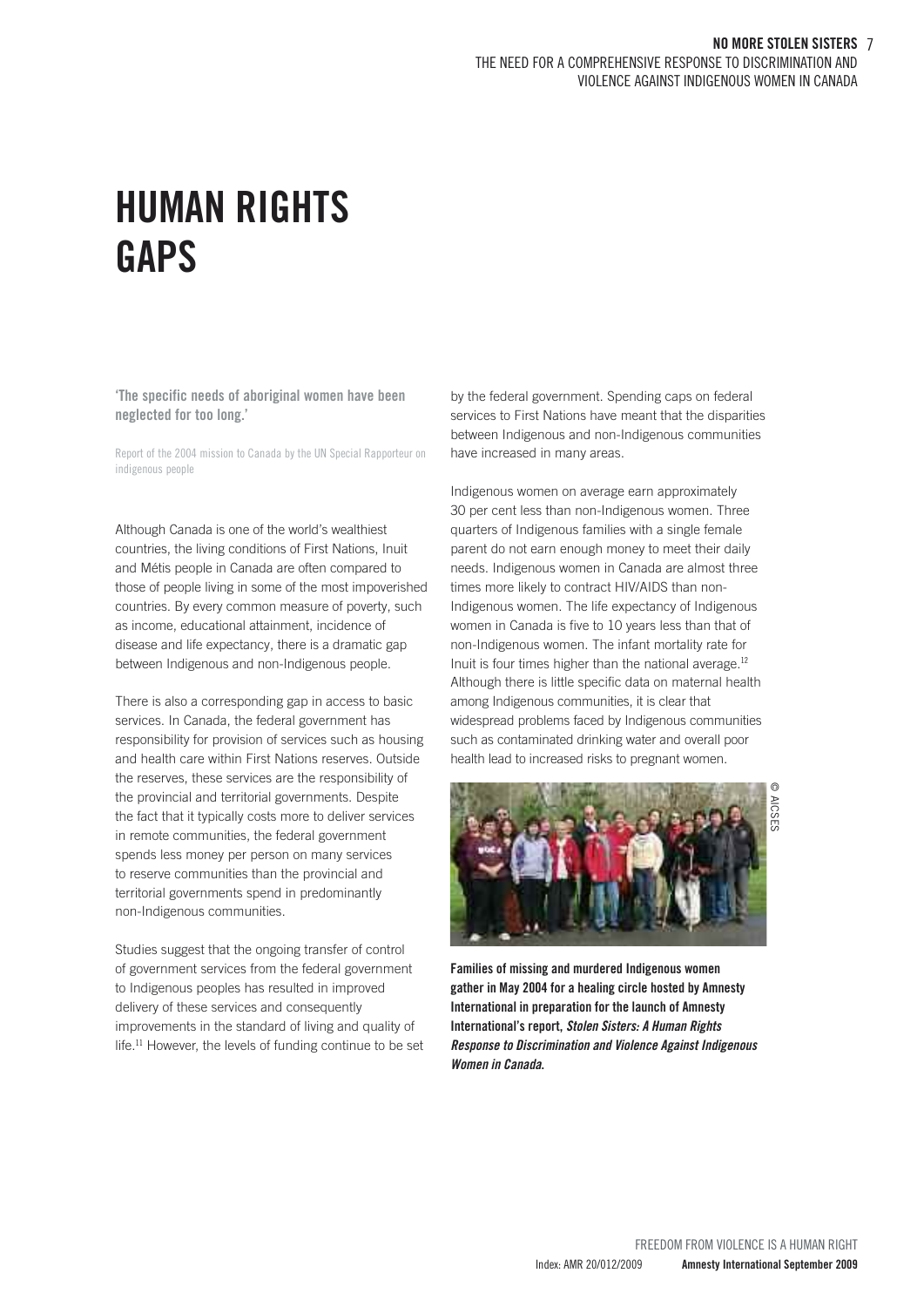THE NEED FOR A COMPREHENSIVE RESPONSE TO DISCRIMINATION AND VIOLENCE AGAINST INDIGENOUS WOMEN IN CANADA



The federal Department of Health has stated that a quarter of water treatment systems on reserves pose a high risk to human health. The federal government has advised more than 100 First Nations reserves to boil their water before drinking it. More than a third of Inuit people report that their drinking water was contaminated for at least part of each year.

First Nations families are four times more likely than non-Indigenous people to live in homes needing major repairs and five times more likely to live in overcrowded homes. <sup>13</sup> Among Inuit, the problem is even greater, with more than 30 per cent of Inuit living in overcrowded homes. Such overcrowding is linked to the spread of communicable disease. For example, the reported rate of tuberculosis infection is eight times higher on reserves than among the general population.

The 2009 outbreak of the H1N1 flu variant has had a greatly disproportionate impact on Indigenous Peoples. More than a third of reported cases in Manitoba were in Indigenous communities, even though Indigenous people represent only 10 per cent of the provincial population. Media reports indicate that Indigenous

communities have faced long delays in getting access to medical treatment that was readily available in non-Indigenous communities.

Inadequate and overcrowded housing is also associated with family tension and violence against women and children. Overcrowding in Indigenous communities often means that women have nowhere to escape violence in their own homes.

There are nearly 2,500 reserves in Canada, the vast majority of which do not have emergency shelters or transitional homes for women. For example, women from the Long Point First Nation of Quebec must travel 100km to the nearest shelter. Professional psychological support is also extremely limited and under-resourced. Some survivors of sexual violence try to provide support to other women in the community. Martina Mathias told Amnesty International: "I share my story, to make them stronger."

Speaking at the UN Permanent Forum on Indigenous Issues in May 2009, a Canadian government representative cited plans to open five new shelters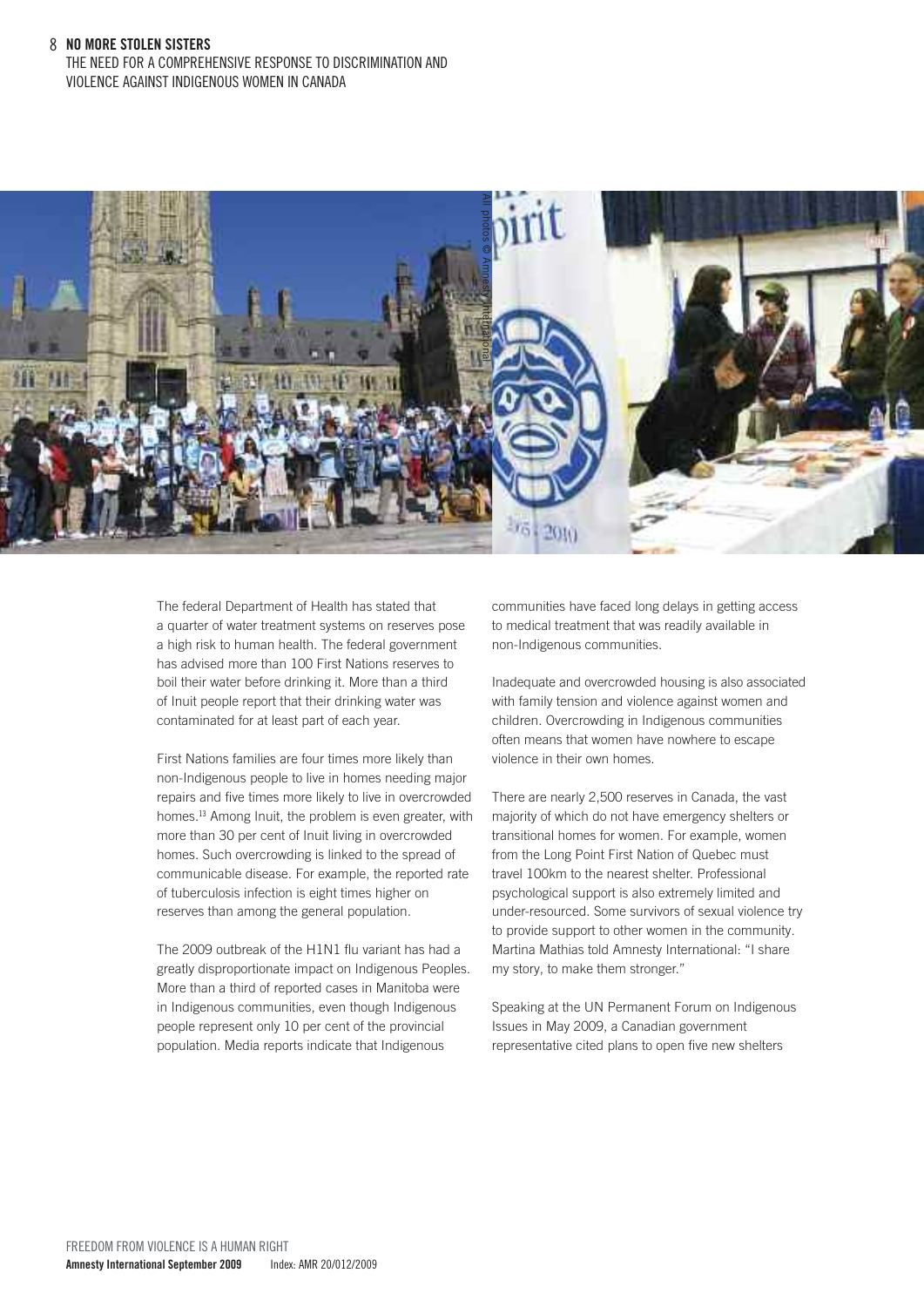### NO MORE STOLEN SISTERS 9 THE NEED FOR A COMPREHENSIVE RESPONSE TO DISCRIMINATION AND VIOLENCE AGAINST INDIGENOUS WOMEN IN CANADA



on reserves as an indication of Canada's commitment to stopping violence against Indigenous women. This represents a woefully inadequate response to the needs of Indigenous women when hundreds of reserves are without shelters.

These gaps in the protection and fulfillment of Indigenous Peoples' economic, social and cultural rights affect Indigenous women as individuals, as heads of families and as members of their communities. The negative impact on Indigenous women is often compounded by gender discrimination in society and in government policy or, indeed, by gaps in federal legislation and policy.

For decades, rules imposed under the federal Indian Act meant that First Nations women who married non-Indigenous men would lose their status and their rights in their own communities. These provisions were only changed after a successful challenge was brought before the UN Human Rights Committee. The federal government, which has legislative responsibility for reserve communities, still has no legal provision for the division of property on reserves after the break-up of a marriage. For many women,

*from left to right*: Vigil to honour missing and murdered Indigenous women, Parliament Hill, Ottawa, October 2007. Signing petitions in support of a national plan of action to stop violence against women, First Nations University of Canada Pow Wow, 2008.

Laurie Odjick holding a poster of her daughter Maisy's picture at a vigil at Parliament Hill, Ottawa, in October 2008. Maisy went missing from the Algonquin community of Maniwaki in September 2008 at the same time as her friend Shannon Alexander. Their whereabouts remain unknown. Vigil to honour missing and murdered Indigenous women, Parliament Hill, Ottawa, October 2008.

this means that escaping an abusive relationship can push them further into poverty and even leave them homeless in their own communities.

Growing numbers of Indigenous women and men now live in Canadian cities. While access to jobs may be better than on reserves or in remote communities, Indigenous people continue to face discrimination and poverty in Canadian cities. In addition, services available in predominantly non-Indigenous communities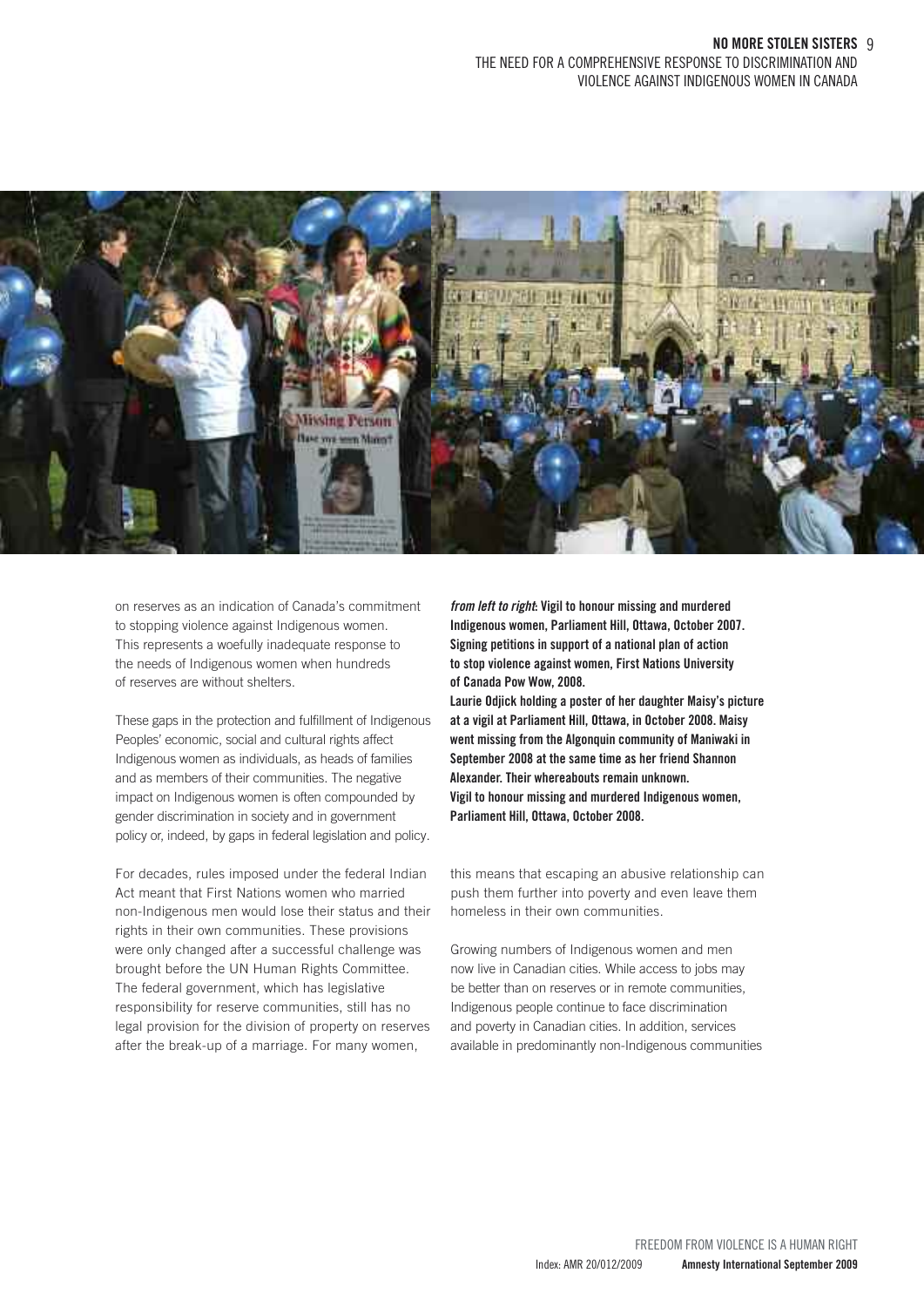THE NEED FOR A COMPREHENSIVE RESPONSE TO DISCRIMINATION AND VIOLENCE AGAINST INDIGENOUS WOMEN IN CANADA



Sandra Gagnon speaking at a vigil to honour missing and murdered Indigenous women, Parliament Hill, Ottawa, October 2007.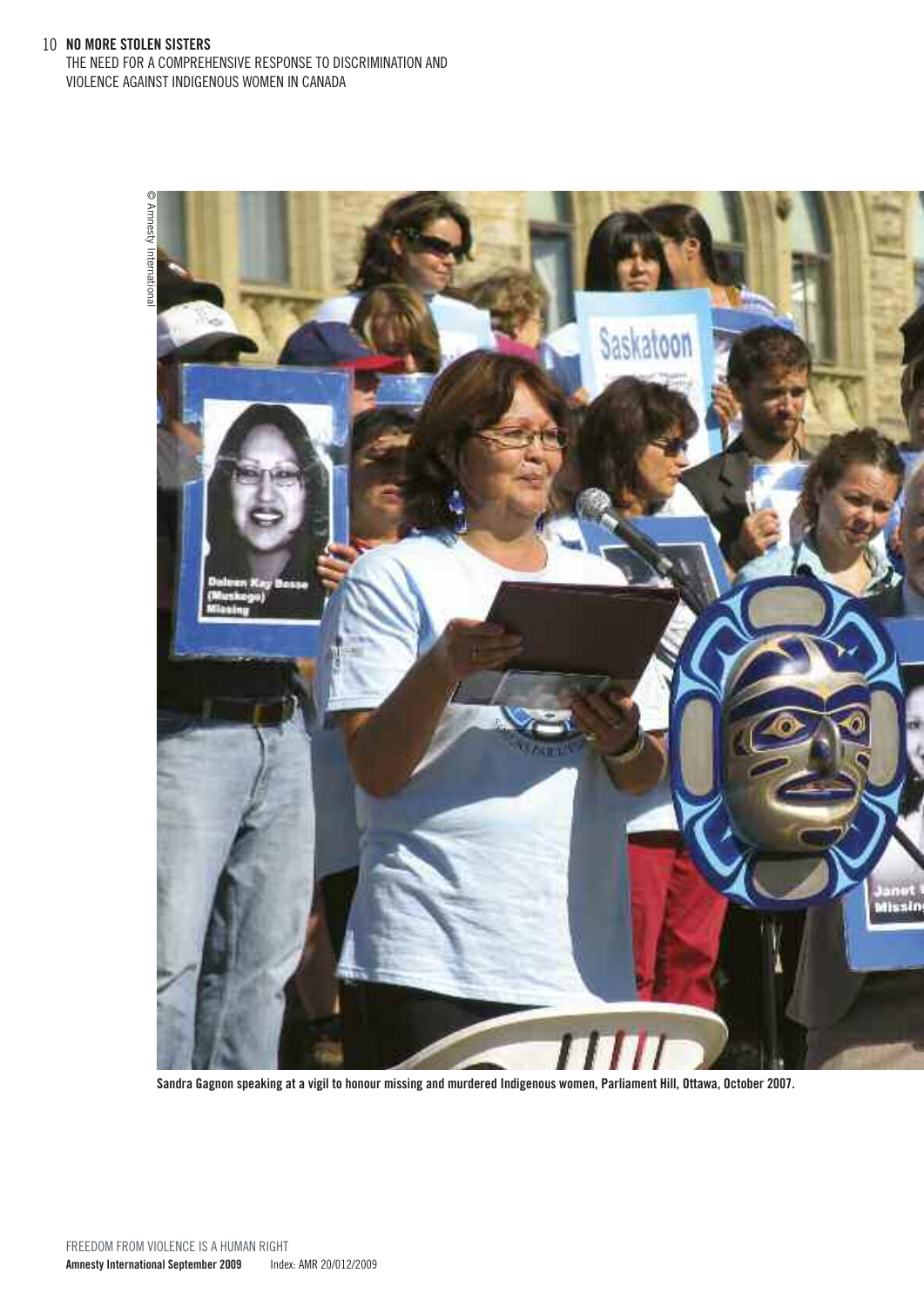### NO MORE STOLEN SISTERS 11 THE NEED FOR A COMPREHENSIVE RESPONSE TO DISCRIMINATION AND VIOLENCE AGAINST INDIGENOUS WOMEN IN CANADA





Sandra Gagnon's sister, Janet Henry (*above*), from the KwaKwaQueWak Nation in Kingcome Inlet in British Columbia went missing in late June 1997 in the Downtown Eastside neighbourhood.

"They never took the threat seriously", she says of the police investigation into missing person reports about Janet and other women from a low-income neighbourhood in downtown Vancouver. "I can guarantee you that if it wasn't the Downtown Eastside and they weren't hookers, something would have been done in an instant."

For more information, please visit: www.amnesty.ca/campaigns/sisters\_gallery\_intro.php.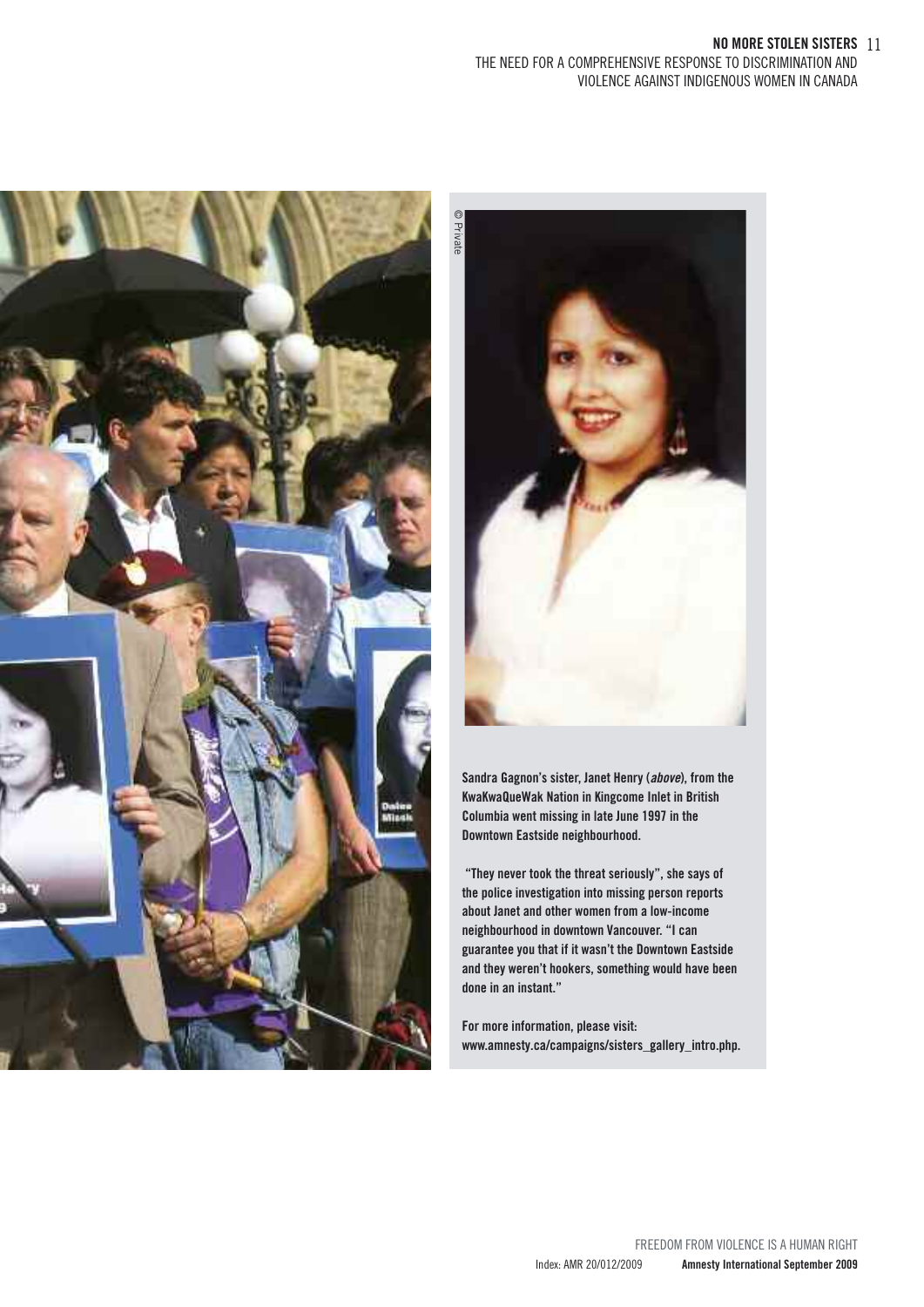THE NEED FOR A COMPREHENSIVE RESPONSE TO DISCRIMINATION AND VIOLENCE AGAINST INDIGENOUS WOMEN IN CANADA



Tiffany Morrison, a 25-year-old Mohawk woman from the Mohawk Territory of Kahnawake outside Montreal, has not been seen since 18 June 2006. She has a young child. Her mother, Carol Morrison, fears the worst. "She loved her daughter so much", Carol Morrison says. "She would never leave her daughter like this."

The Kahnawake Peacekeepers, the police force for the Kahnawake First Nation, is treating the case as a criminal investigation. Ed Stacey, an Investigator with the Kahnawake Peacekeepers, says he is convinced that there are members of the public who know something about what happened to Tiffany Morrison, but have not come forward yet.

are often designed and delivered without consideration for the particular needs of Indigenous Peoples.

In the report of his 2007 mission to Canada, the UN Special Rapporteur on adequate housing noted that the difficulty in finding affordable housing in Canadian cities leaves Indigenous women at risk of exploitation by landlords and other men.<sup>14</sup> In Vancouver, where Indigenous people make up only 2 per cent of the city's population, 30 per cent of homeless people are Indigenous and an estimated 40 per cent of women in the sex trade are Indigenous.

In November 2005, national Indigenous Peoples' organizations and the federal, provincial and territorial governments reached an agreement intended to close the gap in living standards between Indigenous Peoples and the non-Indigenous population, especially in the areas of health care, education and housing. The agreement, which became known as the Kelowna Accord, was the product of 18 months of roundtable discussions and consultations. The federal government subsequently announced plans to allocate Can\$5 billion (approximately US\$4.6 billion) towards implementation of these commitments. However, when a new government was elected in 2006, it rejected both the Accord and the promised spending.

'The committee… recommends that [Canada] develop a specific and integrated plan for addressing the particular conditions affecting Aboriginal women, both on and off reserves, and of ethnic and minority women, including poverty, poor health, inadequate housing, low school-completion rates, low employment rates, low income and high rates of violence.'

UN Committee on the Elimination of Discrimination against Women, November 2008.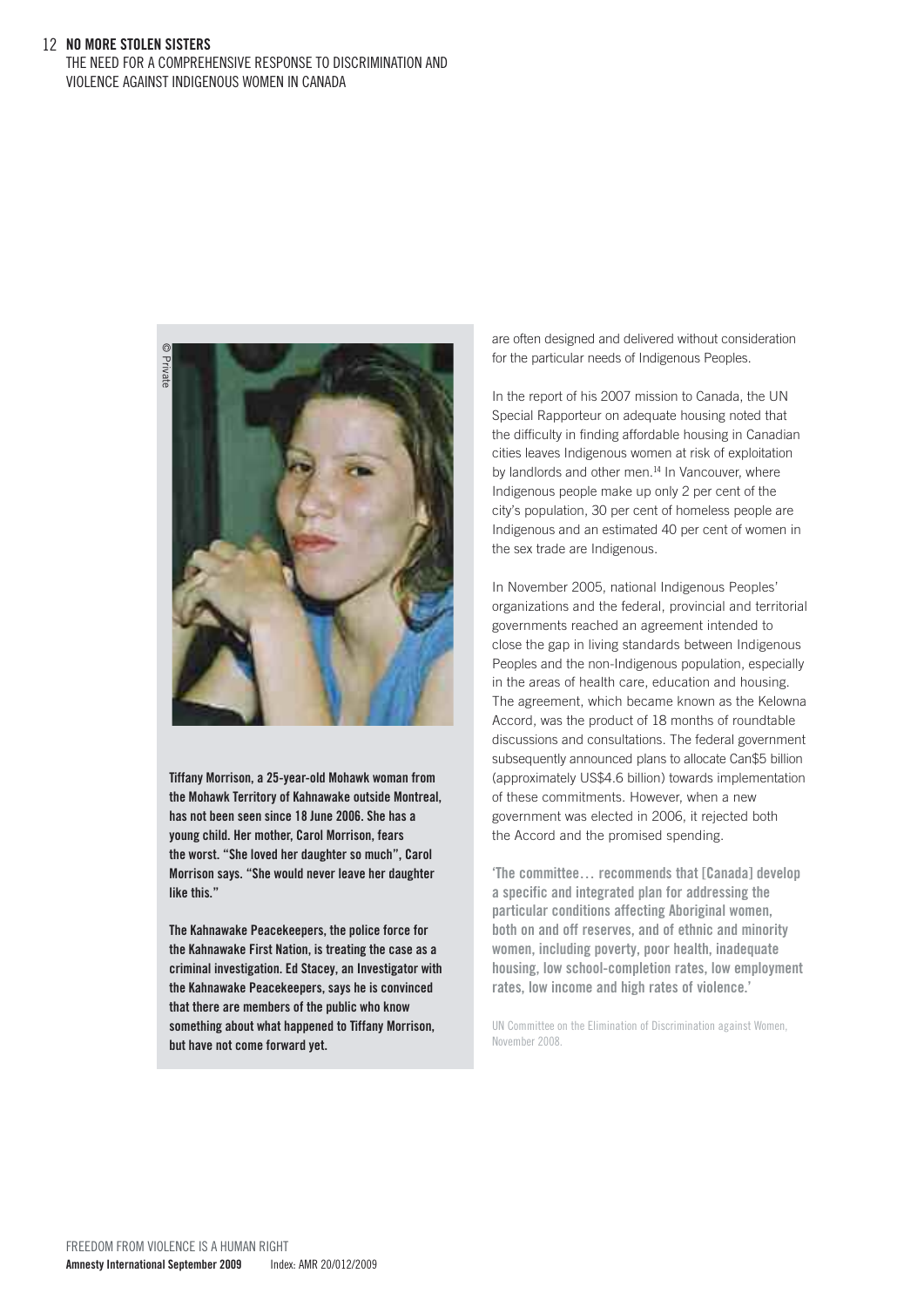THE NEED FOR A COMPREHENSIVE RESPONSE TO DISCRIMINATION AND VIOLENCE AGAINST INDIGENOUS WOMEN IN CANADA



Twenty-four-hour drum marathon for Indigenous women, 2005.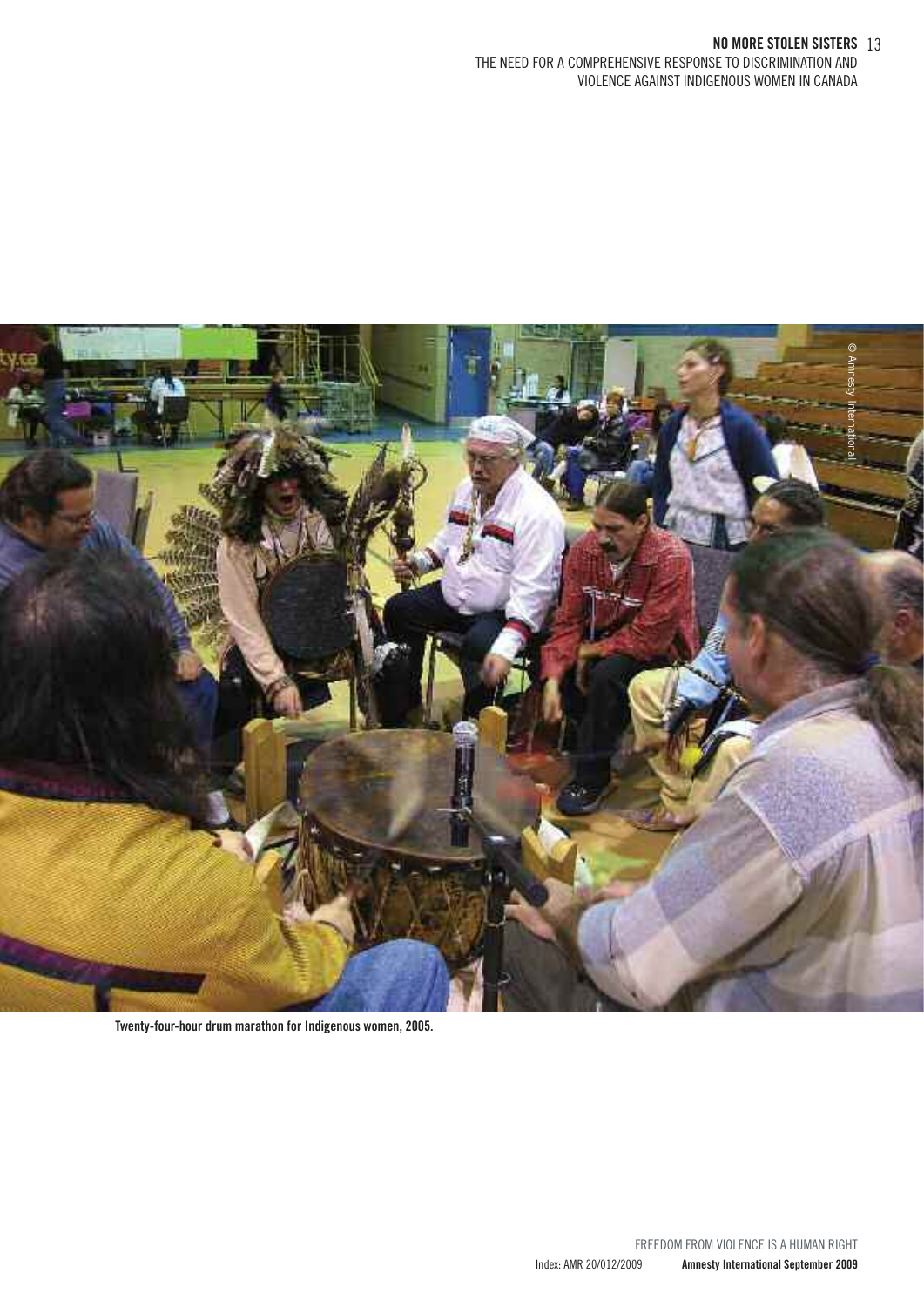THE NEED FOR A COMPREHENSIVE RESPONSE TO DISCRIMINATION AND VIOLENCE AGAINST INDIGENOUS WOMEN IN CANADA

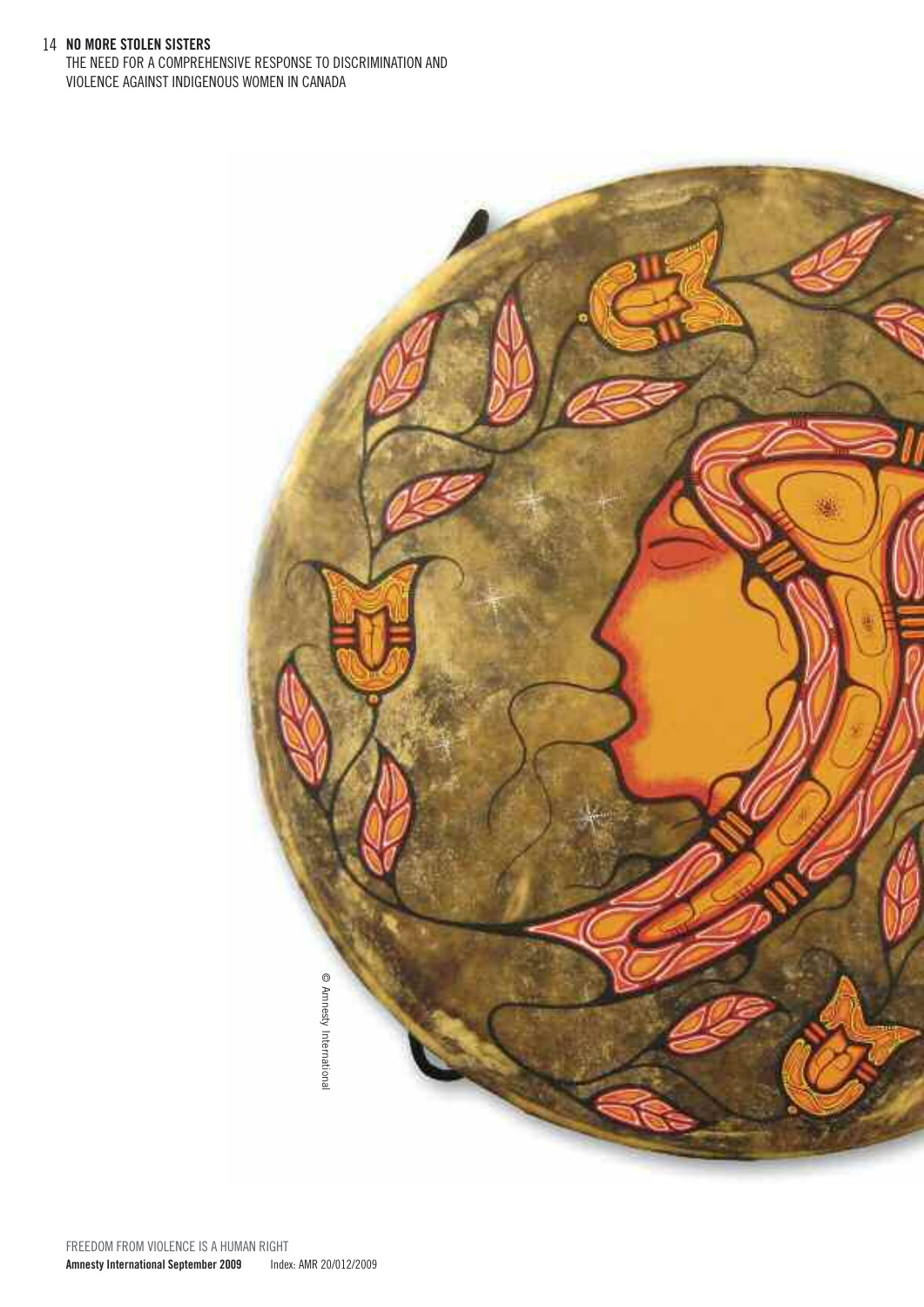THE NEED FOR A COMPREHENSIVE RESPONSE TO DISCRIMINATION AND VIOLENCE AGAINST INDIGENOUS WOMEN IN CANADA



Drum painted by artist Jay Bell Redbird. The drum was used by a group called the Midnight Messenger to promote human rights and then given to Amnesty International in recognition of the organization's work for the rights of Indigenous women in Canada.

'The Eagle is the messenger. The four flowers represent the four directions and all of the peoples of the world. The seven stars are the seven teachings that remind us how we are to walk on mother earth and treat each other in a good way.

The drum is the heartbeat of the nation. It is the sound that we all hear as we are in the wombs of our mothers. We honour the role that women have as creators and caregivers of life. Woman is represented as the Earth, mother earth who provides everything for us.

The drum when it sounds its voice is carried into the spirit world where our prayers are answered. This drum is about giving voice to those women who are unable to. A tribute to Amnesty which is working in support of the missing and murdered Aboriginal women, when others would not listen. Also, it is sending out the prayers to the spirit world to take care of all of our women, to respect our women.'

Artist Jay Bell Redbird explains the significance of the painted drum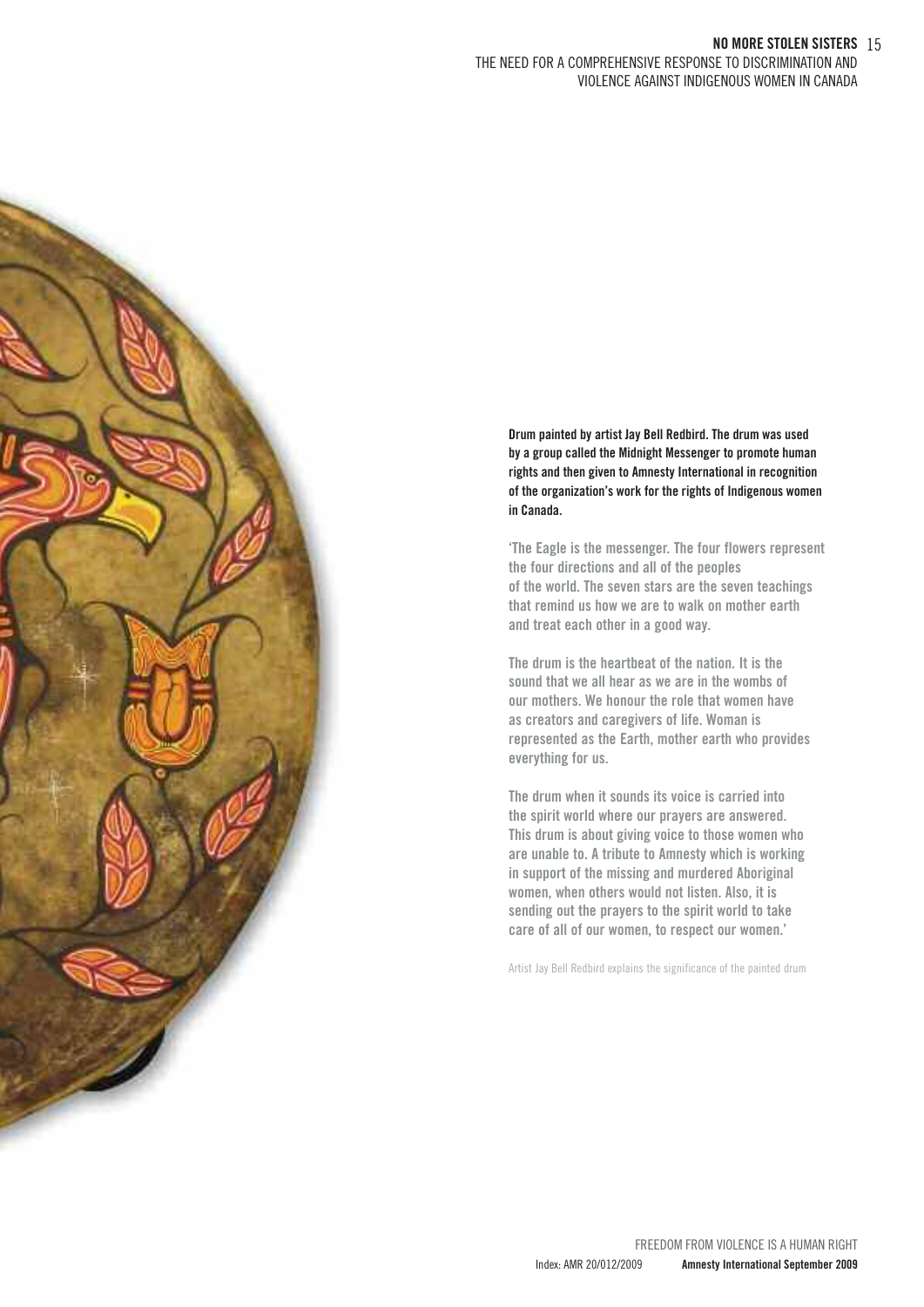THE NEED FOR A COMPREHENSIVE RESPONSE TO DISCRIMINATION AND VIOLENCE AGAINST INDIGENOUS WOMEN IN CANADA

### **STOLEN GENERATIONS**

One of the most harmful gaps in human rights protection for Indigenous Peoples in Canada is in the area of child welfare. A government committee has estimated that Indigenous children are four to six times more likely than non-Indigenous children to be removed from their families and placed in the care of the state. While some of these children are victims of abuse, the majority are being removed from their families because of inadequate care and living conditions.<sup>15</sup> These children may never be reunited with their families and may never reconnect with their culture and traditions.

Advocates for the rights of Indigenous children point out that in similar circumstances, non-Indigenous families are more likely to receive help to ensure that their children are safe and appropriately cared for within the family. Chronic underfunding of children's services on reserves has severely restricted access to such preventative and early intervention programmes.

In 2000, a joint study by the Department of Indian Affairs and Northern Development and the Assembly of First Nations found that child services on reserves received on average 22 per cent less funding per child than provincially funded counterparts that serve predominantly non-Indigenous families. <sup>16</sup> This is despite the higher costs associated with delivery of services on reserves and in remote communities and despite the greater need experienced by many Indigenous communities.

A 2008 audit by the Auditor General of Canada found that the federal funding formula for children's services on reserves is out of step with the actual cost of delivering services and fails to take into account the varying populations and needs of First Nations communities. 17

In 2008, the federal government made a formal apology on behalf of all Canadians for the history and legacy of Indigenous residential schools. Beginning in the mid-1870s, and continuing for just over 100 years, Indigenous children were removed en masse from their families and communities to attend schools specifically intended to break their ties to their cultures and traditions. Underfunded, minimally supervised, and founded on racist beliefs, the residential schools became notorious for often fatal, preventable illnesses and for the physical and psychological abuse of students. The harmful conditions in which these children were raised has, in many cases, created a legacy of multi-generational trauma that continues to affect Indigenous families and communities. In addition, as the apology acknowledged, the mass removal of generations of Indigenous children from their communities has itself caused profound and lasting harm to the fabric of Indigenous societies.

'Repeated assaults on the culture and collective identity of aboriginal people have weakened the foundations of aboriginal society and contributed to the alienation that drives some to self-destruction and anti-social behaviour.'

Canadian Royal Commission on Aboriginal People, 1996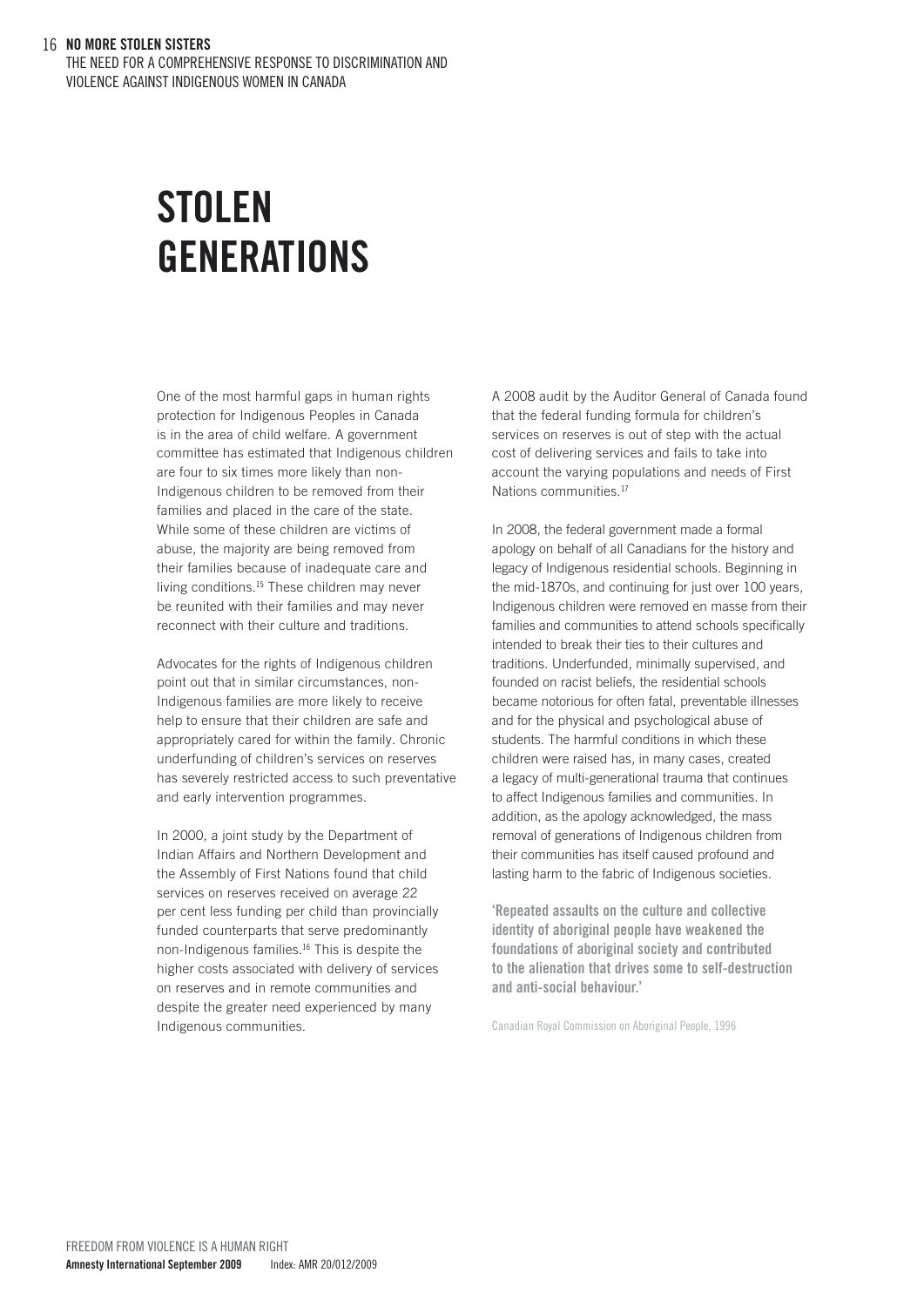### THE NEED FOR A COMPREHENSIVE RESPONSE TO DISCRIMINATION AND VIOLENCE AGAINST INDIGENOUS WOMEN IN CANADA

Today, it is estimated that three times more Indigenous children are in state care than at the height of the residential school era. Shortly before the formal government apology for the forcible removal policy, the Assembly of First Nations and the First Nations Child and Family Caring Society filed a complaint with the Canadian Human Rights Commission (CHRC) over the discriminatory underfunding of children's services on reserves. The federal government has tried to have the case dismissed using technicalities that, if upheld, would severely limit the CHRC's future jurisdiction in any cases involving federally funded services to Indigenous Peoples.

While the underfunding of Indigenous child welfare affects both Indigenous girls and boys alike, the threat of child removal has an additional impact on Indigenous women and girls. Many Indigenous women who are victims of violence have told Amnesty International that they are reluctant to seek help from government or police for fear that their children will be taken away.



Sixteen-year-old Felicia Solomon, originally from Norway House Cree Nation in northern Manitoba and a cousin of Helen Betty Osborne, went missing in Winnipeg, Manitoba, on 25 March 2003.

The family made their own missing persons posters and put them up all over the city. They say they received no help from the police and that the police made no effort to publicize the case.

Her grandmother has said that the media inaccurately labelled her granddaughter a prostitute and gang member because the family was poor and because of the part of the city they live in. She feels that police were also influenced by these assumptions. "You know, they label Aboriginal people right away."

Partial remains were found in June 2003. No one has ever been convicted of Felicia Solomon's murder.

For more information, please visit: www.amnesty.ca/campaigns/sisters\_gallery\_intro.php.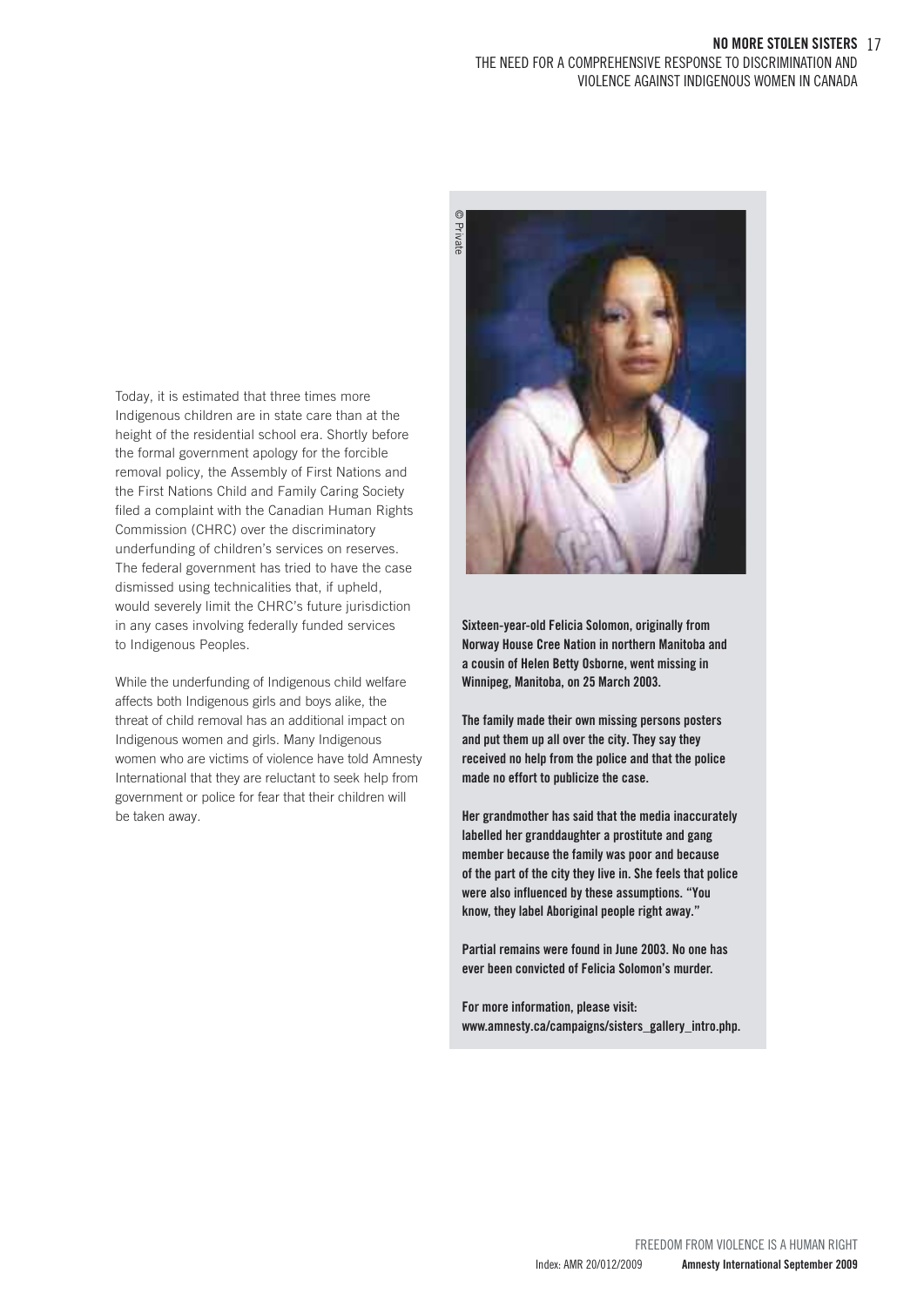THE NEED FOR A COMPREHENSIVE RESPONSE TO DISCRIMINATION AND VIOLENCE AGAINST INDIGENOUS WOMEN IN CANADA

### LOST TO THE PRISON SYSTEM

Numerous public inquiries have documented discriminatory treatment of Indigenous peoples in all aspects of the Canadian justice system from interaction with police to court proceedings to treatment in detention.

The 1991 Manitoba Justice Inquiry, which was convened in part to examine police response to the murder of Helen Betty Osborne, found that the justice system often views Indigenous people not as a community deserving protection, but as a community from which the rest of society must be protected. More recently, a 2009 research paper carried out for the Office of the Federal Interlocutor for Métis and Non-Status Indians concluded that Indigenous women are at particular risk of being coerced into the sex trade and that social bias and prejudice lead to their being treated as criminals rather than as victims in need of protection.

Legal reforms introduced in Canada in the 1990s instruct courts to consider offenders' backgrounds and other mitigating circumstances when determining the length and conditions of prison sentences. Studies suggest, however, that the people in greatest need of such consideration are often least able to take advantage of the provisions. The disparity in sentencing between Indigenous and non-Indigenous people has, in fact, grown since these reforms were introduced.

More than 30 per cent of women in federal prisons today are Inuit, Métis or First Nations. While overall numbers of people in federal prisons declined

between 1996 and 2004, the number of incarcerated First Nations women increased by almost 75 per cent. Like other women convicted of crimes, these women generally come from backgrounds of poverty. Most are mothers. As many as 80 per cent report a history of abuse prior to their conviction.

The Canadian Association of Elizabeth Fry Societies, an NGO working with women and girls in the justice system, has created a composite portrait of Indigenous women in prison based on statistics published by the Canadian government. Typically, she "is the sole-support mother to two or three children. She is usually unemployed at the time she is arrested. She has often left home at an early age to escape violence. She may be forced to sell her body because she needs money and is unable to obtain a job. She is likely to have been subjected to racism, stereotyping and discrimination because of her race and colour [and] continued sexual, emotional and physical abuse."<sup>18</sup>

After sentencing, prisoners are assessed to determine security restrictions needed to prevent them harming themselves, other prisoners or prison staff. Women's advocates have long argued that the assessment system used for federally sentenced prisoners is strongly biased against women in general and Indigenous women in particular. Factors that should merit consideration, such as a prior history of abuse, are instead treated as an indication of the prisoner's potential danger to others.<sup>19</sup>

As a result, Indigenous women are more likely to be held in more restrictive, higher security conditions.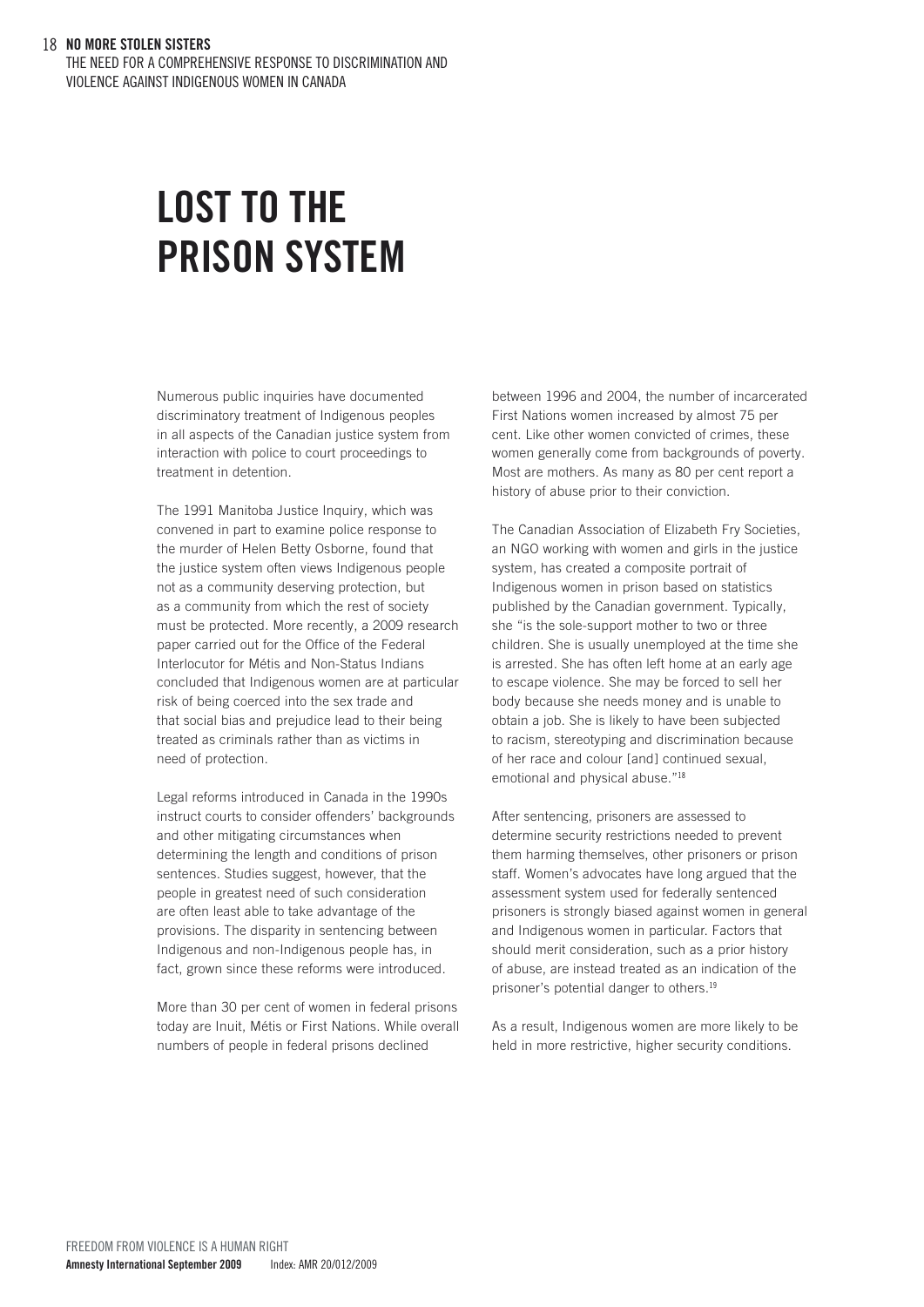

Half of women in maximum-security prisons are Indigenous. Being held under higher security conditions reduces access to programmes intended to rehabilitate and prepare prisoners for eventual release, including those programmes specifically intended for Indigenous women.

The Canadian Human Rights Commission (CHRC) has concluded that the assessment system fails to "identify, reflect or accommodate the needs, capacities and circumstances of federally sentenced women or members of racialized groups." The CHRC has called for immediate development of a gender appropriate classification tool and reassessment of all Indigenous women classified for maximum security detention. In 2007, the independent

Vigil to honour missing and murdered Indigenous women, Parliament Hill, Ottawa, October 2008.

federal Correctional Investigator criticized the slow implementation of this recommendation "given the well documented evidence and research available on the topic."

The UN Human Rights Committee has also raised concerns about the treatment of Indigenous women and other women prisoners in Canada including the use of involuntary segregation of women deemed a security risk. The Committee has said there needs to be a means to appeal such decisions and greater accountability for the treatment of prisoners overall.<sup>20</sup>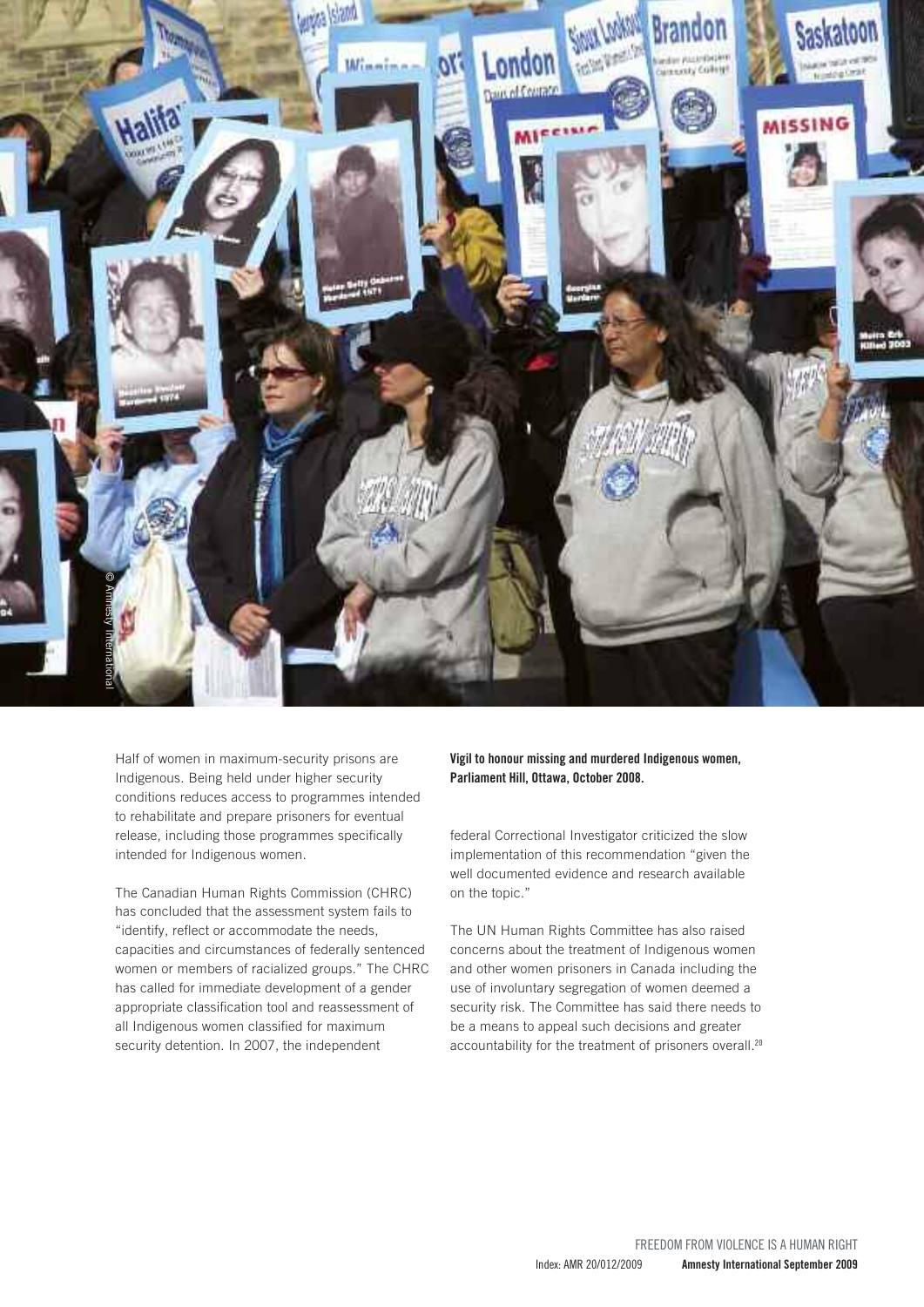### MISSING SISTERS, MISSING DAUGHTERS

Daleen Kay Bosse, a 27-year-old university student and mother from the Onion Lake First Nation in Saskatchewan, went missing on the night of 18 May 2004. Her remains were found in August 2008. The Saskatoon Police Service has charged one man in connection with her murder. The case is expected to go to trial in 2010.

Daleen Kay Bosse's parents, Pauline and Herb Muskego, say Saskatoon police initially discouraged them from filing a missing persons report. Even when days and then weeks went by, police continued to insist that their daughter would probably return home soon. The major crimes unit did not take up the case until January 2005 after she failed to return home at Christmas.

Although Pauline and Herb Muskego have spoken positively of the investigation that was eventually undertaken, they remain frustrated that eight months passed before their concerns were taken seriously.

'When my daughter went missing, it just seemed like an uphill battle for a while trying to get the police to help us find her… Daleen may be one of 500 missing and murdered aboriginal women, but she is more than just a statistic. She was our daughter. She was my granddaughter's mother. She was a sister to her brothers. She was a wife to her husband. She was a cousin, an aunt, a friend. She was granddaughter to her grandmother.'

Pauline Muskego speaking to Amnesty International, July 2008



Pauline and Herb Muskego – parents of Daleen Kay Bosse who went missing in May 2004.

Police report that the vast majority of missing persons cases do not involve violence or foul play. Particularly in cases involving young people, missing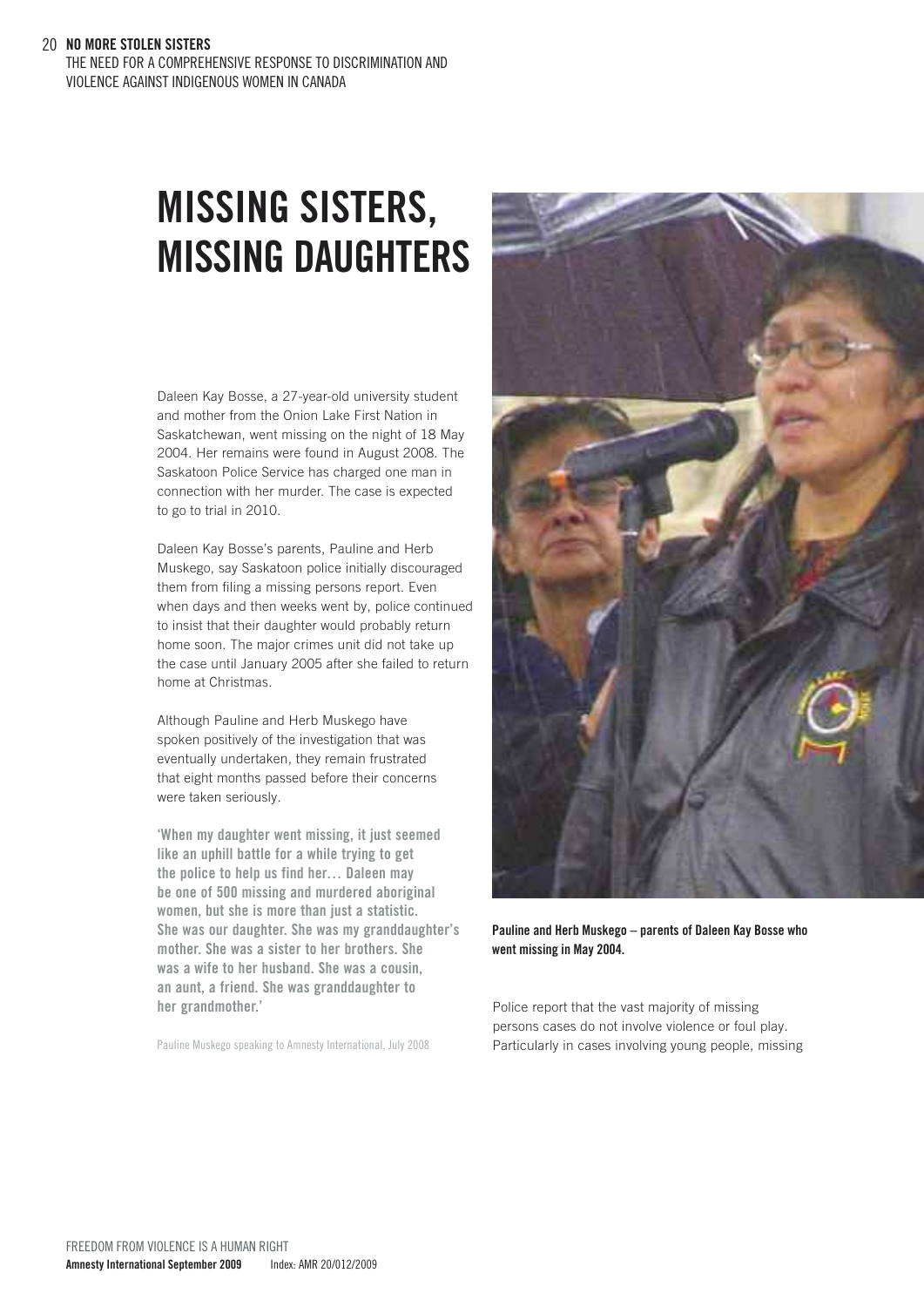### NO MORE STOLEN SISTERS 21 THE NEED FOR A COMPREHENSIVE RESPONSE TO DISCRIMINATION AND VIOLENCE AGAINST INDIGENOUS WOMEN IN CANADA



persons usually return home or re-establish contact with their family in a matter of days. None of this changes the fact that missing persons cases may require urgent police action, either because the missing person has already fallen victim to violence or because they are at risk of harm while they are cut off from family and friends.

A resolution passed at the 2006 annual meeting of the Canadian Association of Chiefs of Police acknowledged the high levels of violence experienced by Indigenous women. The resolution also called on all police services to adopt missing persons policies that include specific measures to address the circumstances and needs of Indigenous people. 21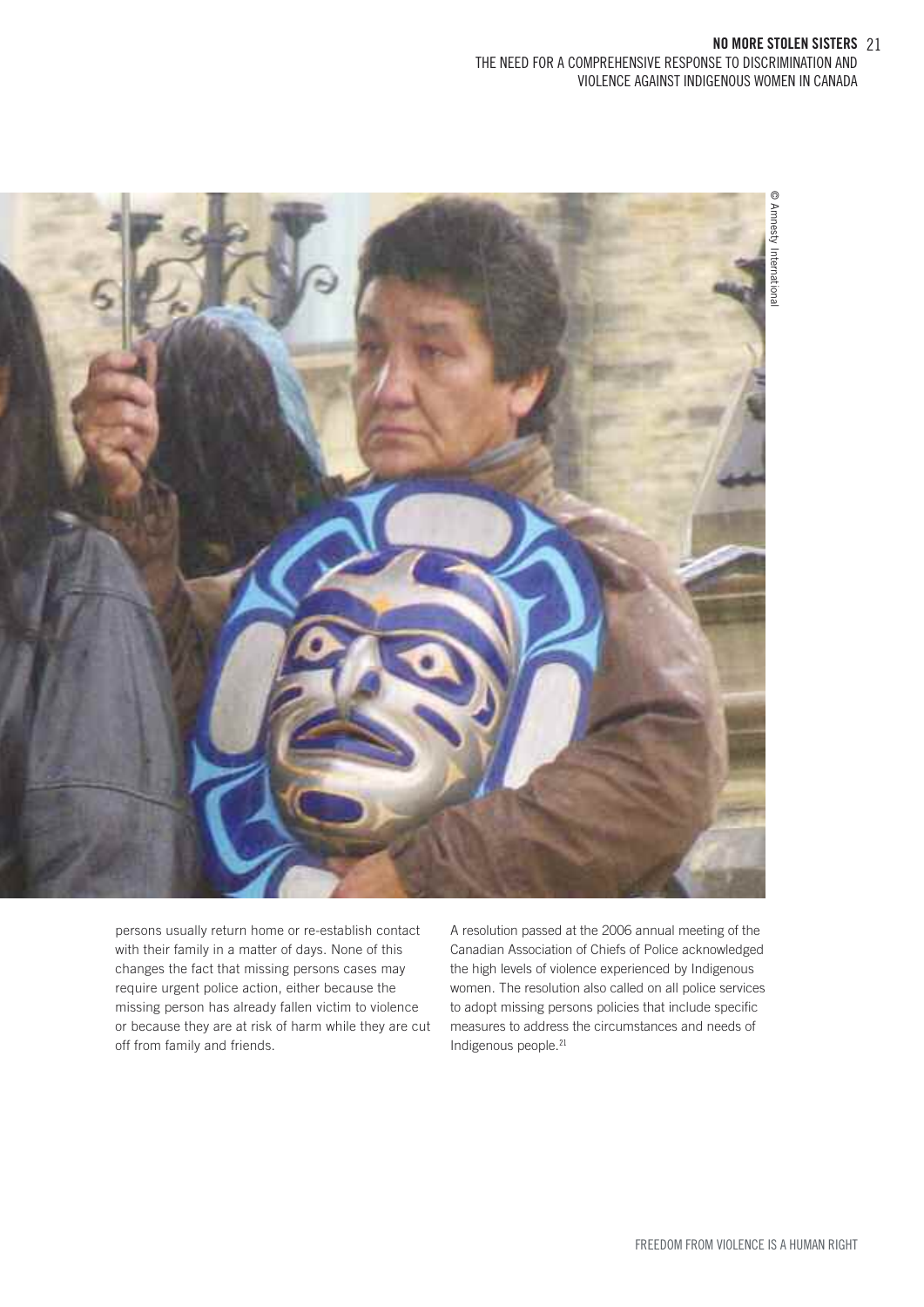THE NEED FOR A COMPREHENSIVE RESPONSE TO DISCRIMINATION AND VIOLENCE AGAINST INDIGENOUS WOMEN IN CANADA

> In fact, few police forces in Canada have concrete guidelines to help officers evaluate the risks to missing persons and what kind of investigation is required. Instead, the decision of how to respond to missing persons reports often falls to the discretion of individual officers who may have had little experience or professional training in making such assessments. Given the biases and prejudices against Indigenous Peoples that exist in Canadian society, it is no surprise that many Indigenous families report difficulties convincing police to take action on their concerns.

The problem is compounded by the continued failure to acknowledge the distinct risks faced by Indigenous women in Canadian society. Police forces in Canada do not consistently record whether or not the victims of crime are Indigenous. The Saskatchewan study, which determined how many of the province's longterm missing persons cases were Indigenous women, is a rare exception. Some police believe that information about the race or ethnicity of victims of crime is simply irrelevant to their jobs. Others are concerned that they could be labelled as racist for talking about the race or ethnicity of the victims of crime. One consequence is that the particular risks faced by Indigenous women are obscured.

In recent years, Canadian police and government officials have begun to pay greater attention to violence against women involved in what they refer to as "high risk life-styles". The term appears to refer primarily to women working in the sex trade, although involvement in the drug trade or activities such as hitchhiking may also be included. There can be no doubt that women working in the sex trade are both at high risk of

violence and that public attitudes towards prostitution often fuel violent acts. Greater attention to their safety and welfare is necessary and welcome.

'I also can't help wondering what kind of reaction there would be if these young women were white? What kind of value do we place on human life?'

Janice Acoose, *Iskwewak: Neither Indian Princesses Nor Easy Squaws*, 1995

At the same time, it is important to recognize that some of the same factors – social attitudes that encourage or condone violence combined with risk of and exposure to violence – also apply to many Indigenous women not because of their "life-style" but because they are Indigenous women. Canadian officials must ensure that all women receive the assistance and protection they require.

### THE DOWNTOWN EASTSIDE

The Downtown Eastside is a low income neighbourhood in Vancouver, British Columbia. Since the late 1980s, more than 60 women have gone missing from the Downtown Eastside. Many were involved in the drug and sex trades that flourish there. Approximately a third of the missing women are Indigenous.

In 2007, a British Columbia man was convicted of the murder of six of the missing women: Andrea Joesbury, Georgina Papin, Mona Wilson, Marnie Frey, Serena Abbotsway and Brenda Wolfe. The same man has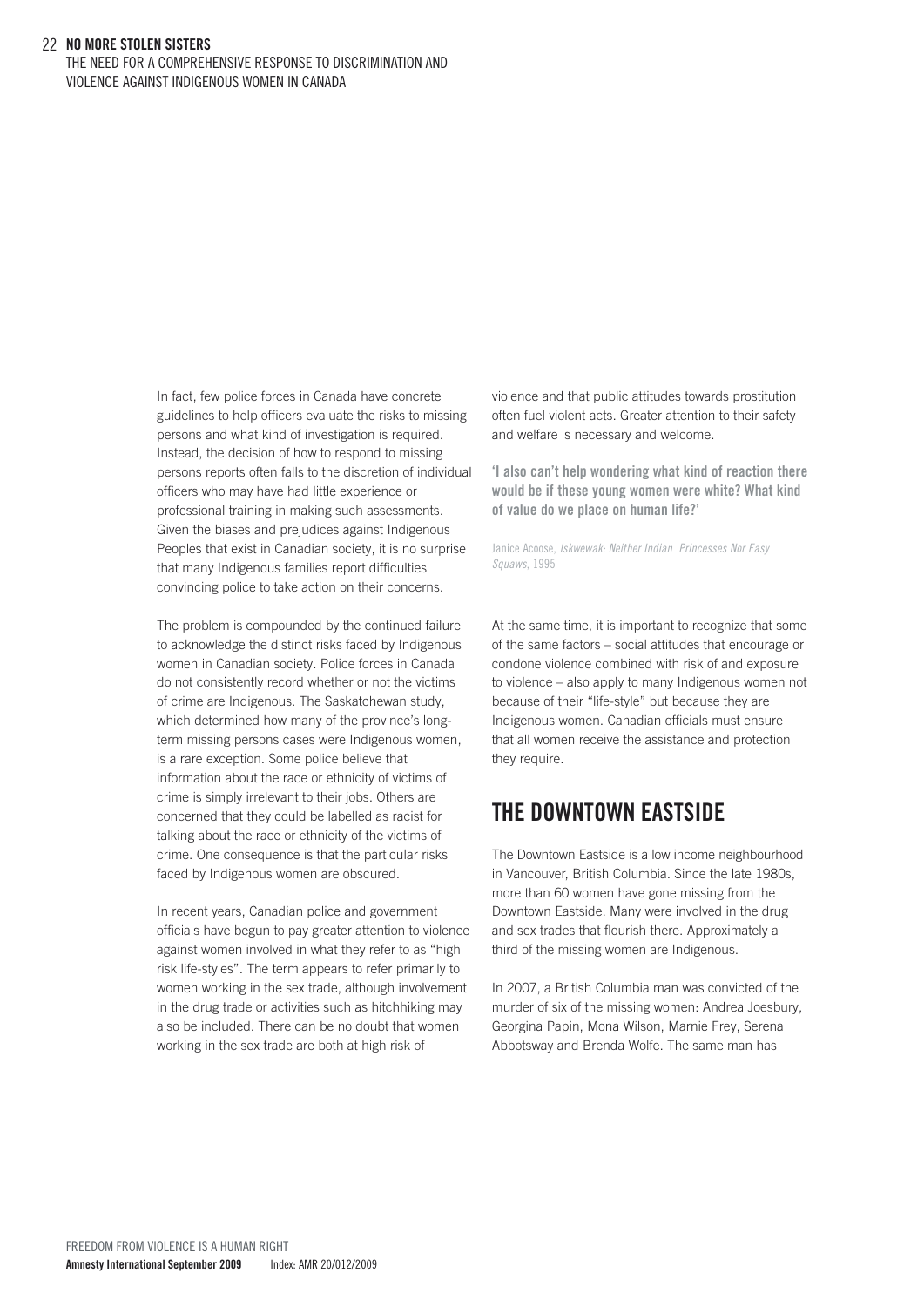#### NO MORE STOLEN SISTERS 23 THE NEED FOR A COMPREHENSIVE RESPONSE TO DISCRIMINATION AND VIOLENCE AGAINST INDIGENOUS WOMEN IN CANADA

been charged, but not yet tried, in connection with the murder of 20 other women.

One of these women is Sarah de Vries. Writing in her journal in December 1995, she described her fears that someone was abducting and murdering women from the Downtown Eastside. "Am I next?" she wrote. "Is he watching me now? Stalking me like a predator and its prey." Sarah de Vries went missing in 1998.

Although women from the neighbourhood, families of the missing women, and community advocacy groups all urged police to take action, police and city officials insisted for years that there was no evidence that the missing women had not simply moved away. A fully fledged police task force was not created until 2001. An arrest was made the following year. By then, women who had taken part in marches and protests demanding police action were among those who had been murdered.

Indigenous Peoples' organizations and relatives of the missing and murdered women have called for a public inquiry into the police handling of the cases. Such an inquiry is a necessary part of seeing justice done and would be an important step towards ensuring an appropriate and effective response to the threats facing marginalized women.



Sarah de Vries went missing in downtown Vancouver in April 1998. Her sister, Maggie de Vries, recalls that individual police officers worked hard to find out what happened to her sister. However, like relatives of other women who went missing at this time in Downtown Eastside, she is frustrated that the police and the city took so long to mobilize a co-ordinated investigation of the larger pattern of missing women.

On 6 August 2002, the family was informed that Sarah de Vries' DNA had been found on the Port Coquitlam farm which has been at the centre of the joint Vancouver Police Department/Royal Canadian Mounted Police (RCMP) investigation. The farm owner, who has since been convicted of killing six other women from the Downtown Eastside, has been charged but not yet tried for the murder of Sarah de Vries.

For more information, please visit: www.amnesty.ca/campaigns/sisters\_gallery\_intro.php.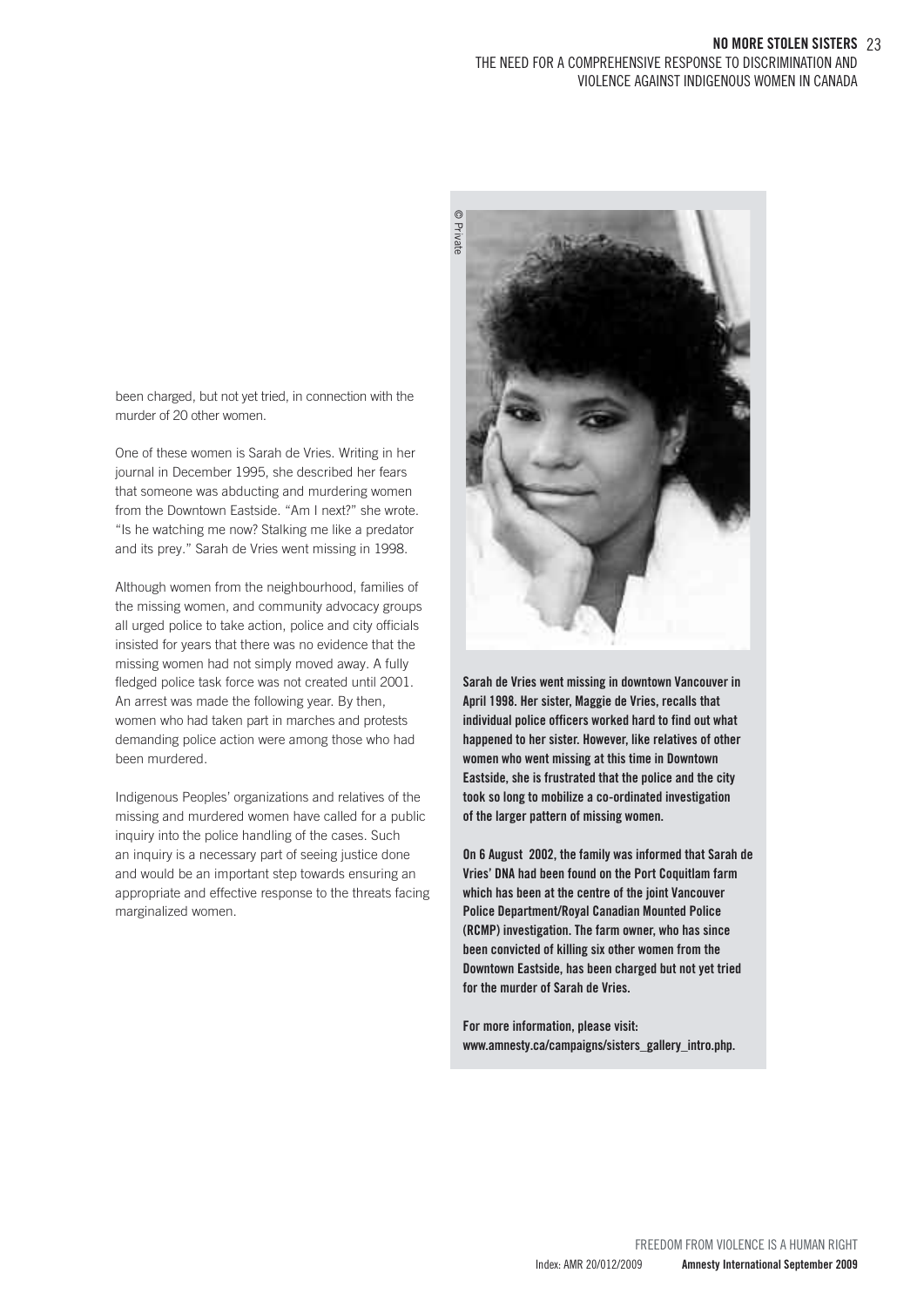THE NEED FOR A COMPREHENSIVE RESPONSE TO DISCRIMINATION AND VIOLENCE AGAINST INDIGENOUS WOMEN IN CANADA



A group of Indigenous women and their supporters who walked more than 3,500km from Vancouver's Downtown Eastside to bring their demand for justice to Ottawa, 2008.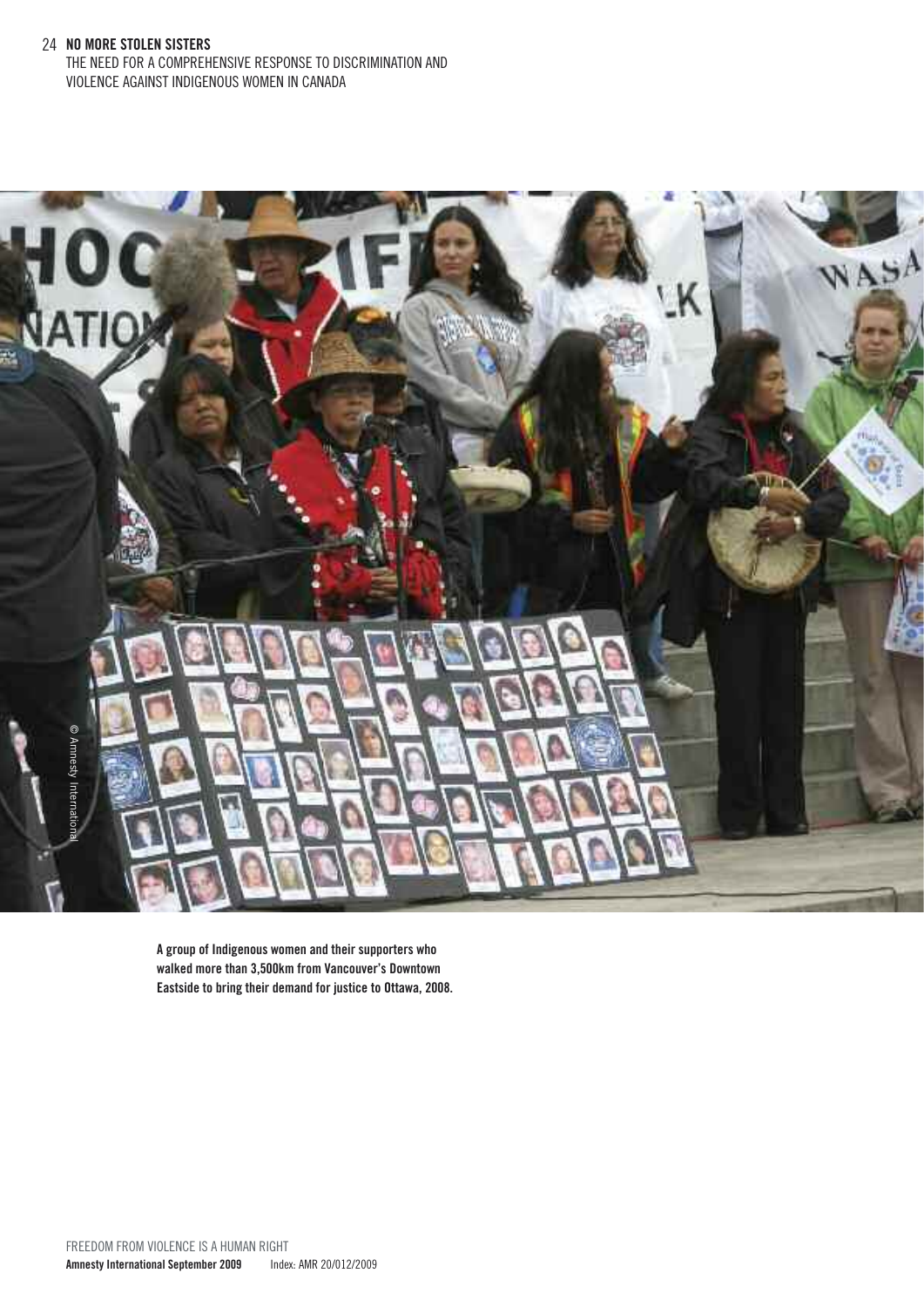### THE NEED FOR A COMPREHENSIVE RESPONSE TO DISCRIMINATION AND VIOLENCE AGAINST INDIGENOUS WOMEN IN CANADA

### **CONCLUSION**

Governments in Canada have a clear and inescapable obligation to ensure the safety of Indigenous women, to bring those responsible for attacks against them to justice, and to address the deeper problems of marginalization and poverty that have placed so many Indigenous women in harm's way.

There are growing demands for the protection of Indigenous women's rights in Canada. Vigils are regularly held in communities across the country to honour the lives of Indigenous women. In 2008, a group of Indigenous women and their supporters walked more than 3,500km from Vancouver's Downtown Eastside to bring their demand for justice to the federal capital, Ottawa. Indigenous women have also taken their concerns to UN human rights bodies, resulting in repeated calls for the government to take action.

Important gaps in available statistical data need to be filled in order to ensure that social policy is based on sound information. The need for further research, however, is not an excuse for inaction. In 1991, a provincial inquiry into the murder of Helen Betty Osborne put forward a body of recommendations most of which have yet to be implemented. The same can be said of other federal and provincial inquiries into the treatment of Indigenous Peoples in Canada, including the 1996 Royal Commission on Aboriginal Peoples. The key issue, then, is not a lack of information or ideas, but a lack of political will.



Vigil to honour missing and murdered Indigenous women, Parliament Hill, Ottawa, October 2007.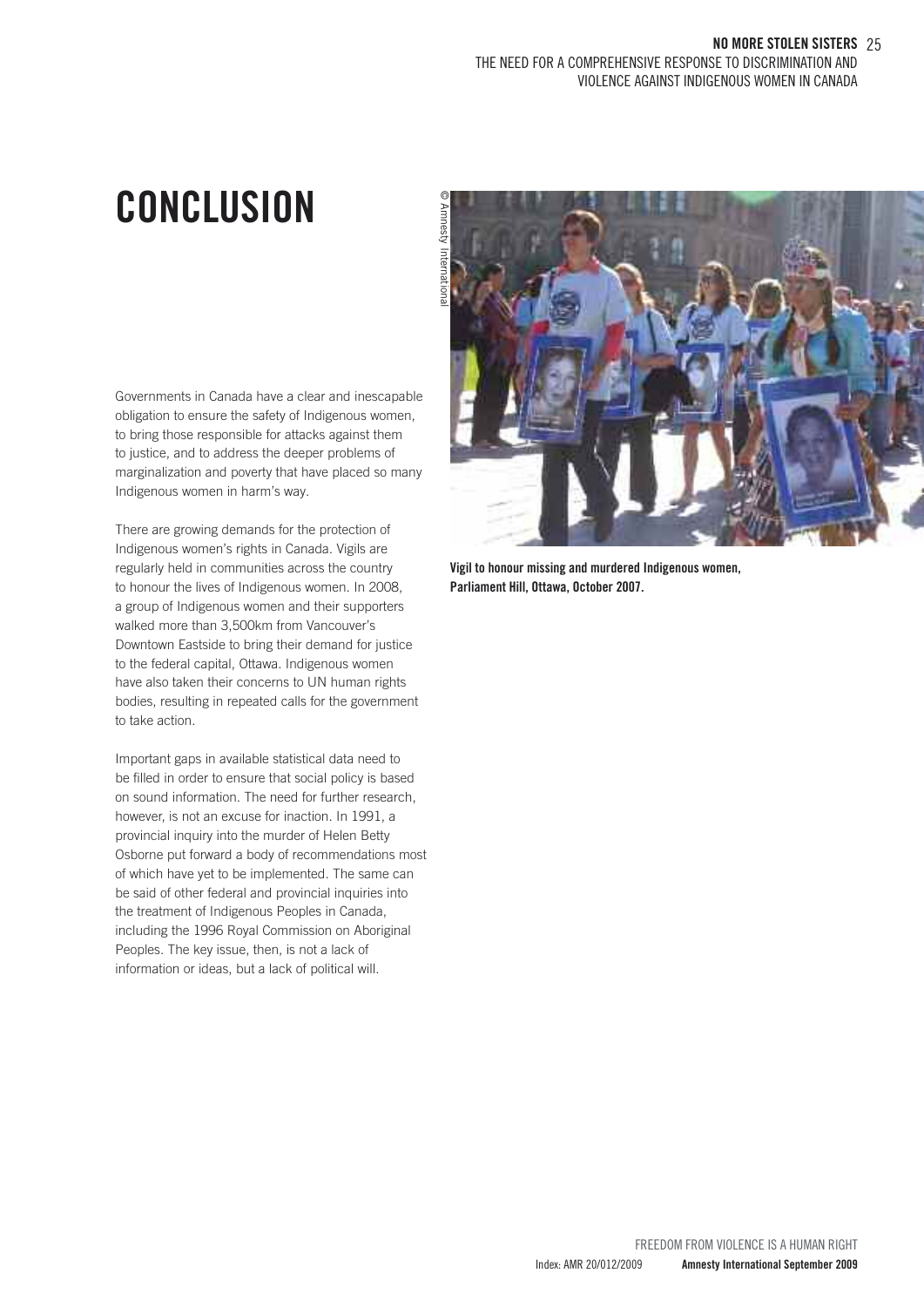THE NEED FOR A COMPREHENSIVE RESPONSE TO DISCRIMINATION AND VIOLENCE AGAINST INDIGENOUS WOMEN IN CANADA

### RECOMMENDATIONS

### RECOMMENDATIONS TO THE GOVERNMENT OF CANADA

1. As a matter of urgent priority, the federal government should work with Indigenous women and representative organizations and provincial and territorial officials to develop and implement a comprehensive, co-ordinated national plan of action in keeping with the scale and seriousness of the violence and discrimination experienced by Indigenous women. Such a plan of action should include:

■ The collection and routine publication of gender disaggregated data on health and social and economic conditions for Inuit, Métis and First Nations women and men, including rates of violence against Indigenous women;

■ The promotion of standardized protocols for police handling of missing persons cases including tools for fair and effective assessment of the risk to the missing individual;

 Improved co-ordination of police investigations into long-term missing persons cases and unsolved murders involving Indigenous women and other women at risk.

■ Adequate, sustained, long-term funding to ensure the provision of culturally relevant services to meet the needs of Indigenous women and girls at risk of violence or in contact with the police and justice system, including emergency shelters, court workers, victim services and specific programmes to assist women who have been trafficked within Canada;

2. Review all social programmes to ensure that funding for programmes for Indigenous women, children and families is equitable to those available to non-Indigenous people in Canada and is sufficient to ensure effective protection and full enjoyment of their rights. Particular priority should be given to eliminating discrimination in funding for Indigenous child welfare;

3. Restoration of funding to fulfill the commitment set out in the Kelowna Accord (First Ministers and National Aboriginal Leaders: Strengthening Relationships and Closing the Gap) to end inequalities in health, housing, education, and other services for Indigenous peoples;

4. Immediate implementation of recommendations of the Canadian Human Rights Commission and the UN Human Rights Committee concerning the treatment of women prisoners, including the creation of a new security risk assessment system;

5. Publicly commit to fully implement the standards contained in the UN Declaration on the Rights of Indigenous Peoples and to engage Indigenous Peoples in discussions about their implementation.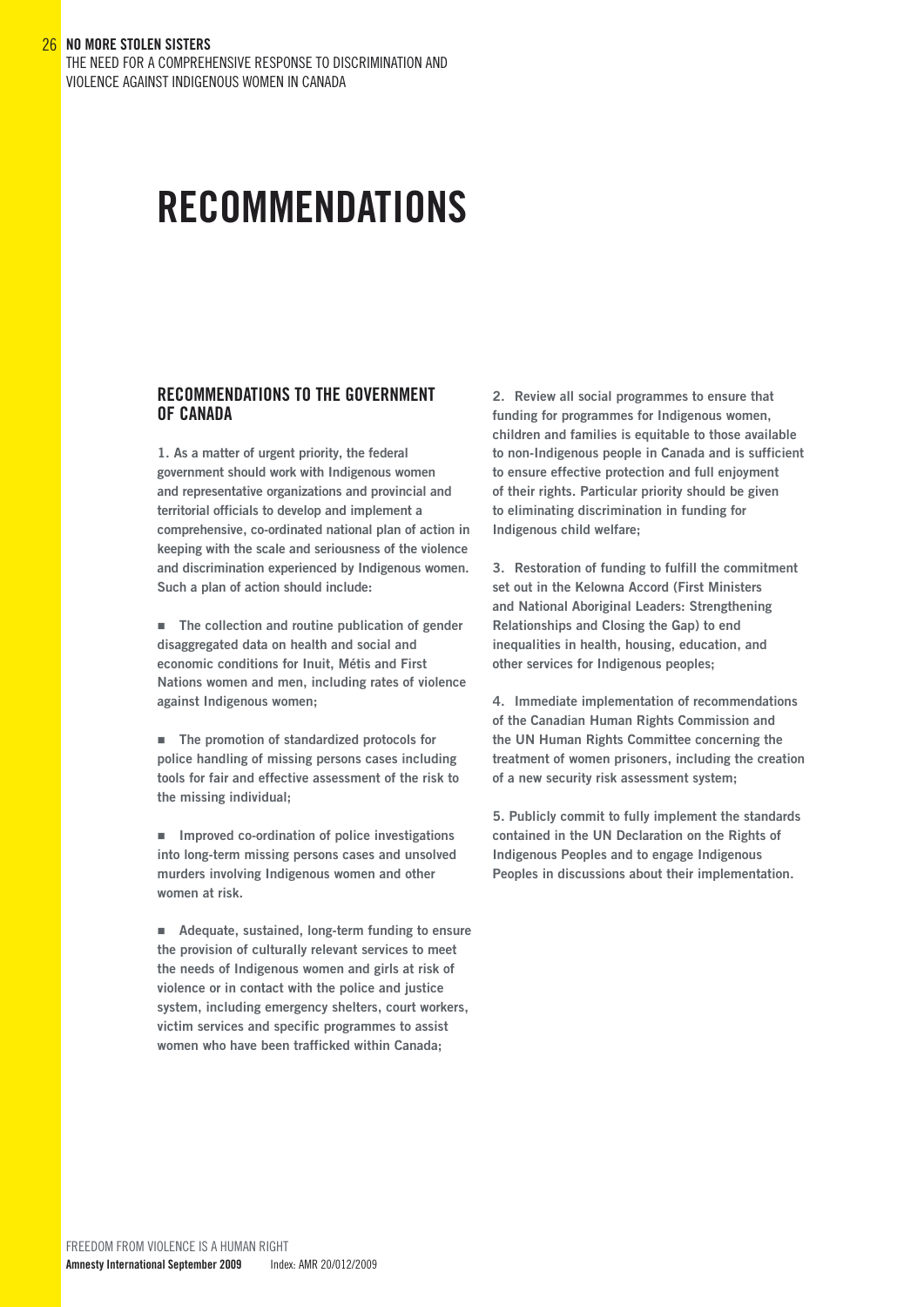THE NEED FOR A COMPREHENSIVE RESPONSE TO DISCRIMINATION AND VIOLENCE AGAINST INDIGENOUS WOMEN IN CANADA

### RECOMMENDATION TO THE GOVERNMENT OF BRITISH COLUMBIA

At the earliest opportunity, the provincial government should establish a public inquiry into police handling of the cases of women who are reported to have gone missing from Downtown Eastside in Vancouver.

Additional recommendations focused on reform to police services and the justice system can be found in the 2004 report, *Stolen Sisters: Discrimination and Violence against Indigenous Women in Canada* (Index: AMR20/001/2004).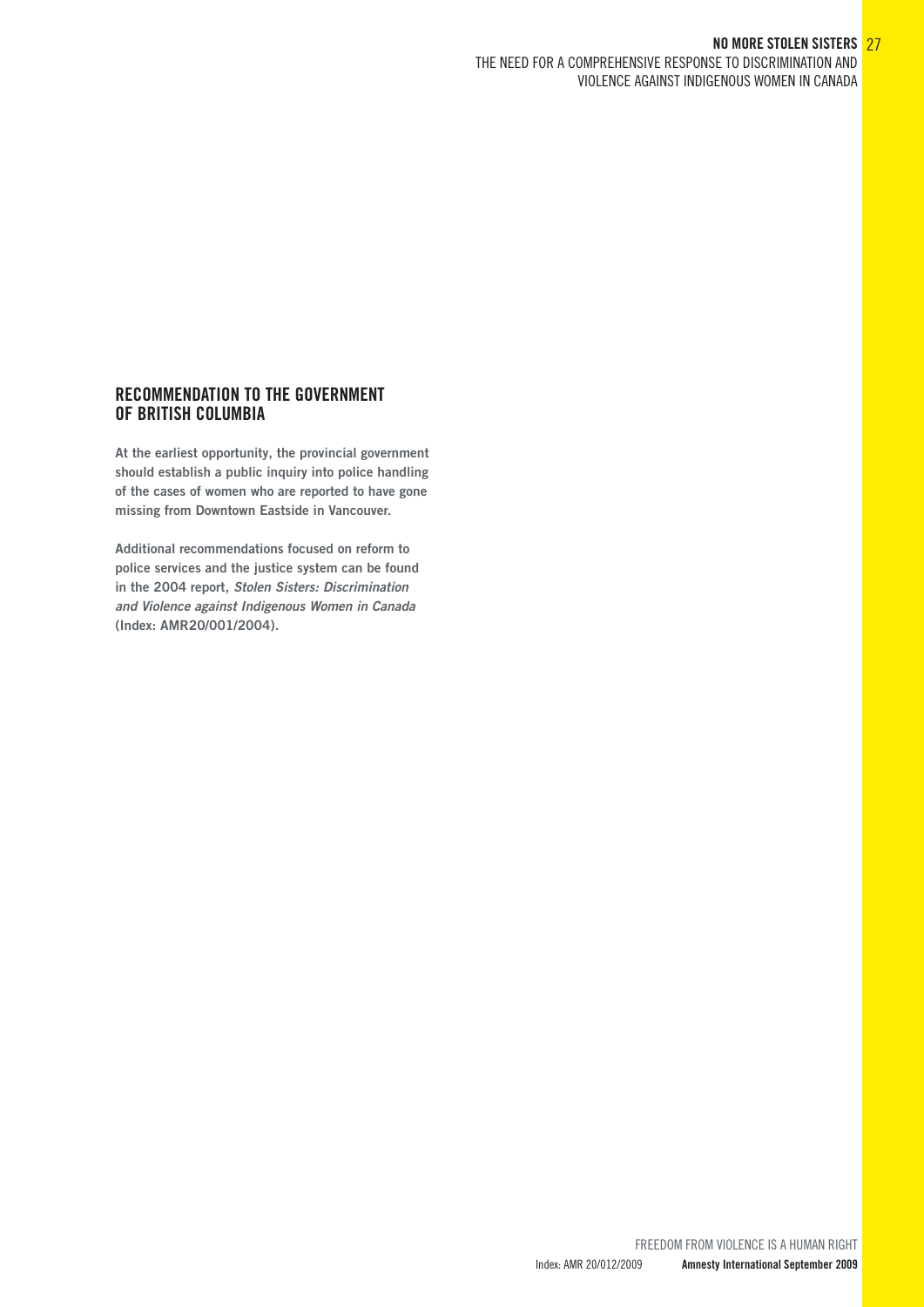THE NEED FOR A COMPREHENSIVE RESPONSE TO DISCRIMINATION AND VIOLENCE AGAINST INDIGENOUS WOMEN IN CANADA

### **ENDNOTES**

1 Jodi-Anne Brzozowski, Andrea Taylor-Butts and Sara Johnson, "Victimization and offending among the Aboriginal population in Canada", Juristat. Vol. 26, no. 3, Canadian Centre for Justice Statistics, 2006.

2 Aboriginal Women: A Demographic, Social and Economic Profile, Indian and Northern Affairs Canada, Summer 1996. 3 Provincial Partnership Committee on Missing Persons, Final Report, October 2007.

4 According to the 2006 Canadian Census, 1,172,785 people in Canada identify as First Nations, Inuit, or Métis. (Statistics Canada. Aboriginal Peoples in Canada in 2006: Inuit, Metis and First Nations, 2006 Census, Statistics Canada, 2008).

**5** Statistics Canada reports that the average homicide rate in Canada between 2003 and 2007 was less than 2 per 100,000 people. ("Homicide offences, number and rate, by province and territory",

http://www40.statcan.gc.ca/l01/cst01/legal12b-eng.htm). **6** See, for example, Warren Goulding, Just Another Indian: A Serial Killer and Canada's Indifference, Calgary: Heritage House Publishing Company, 2001.

7 Regina v Crawford, 31 May 1996.

8 Statement by Ambassador Gilbert Laurin, Deputy Permanent Representative of Canada to the Third Committee of the 59th Session of the General Assembly, Item 105: Human Rights Questions, 1 November 2004. **9** Canadian Association of Chiefs of Police, Resolution

#07-2006: Missing Persons Investigations Policies. 10 Province of Manitoba. "Action Group on Exploited and Vulnerable Women to Guide Province in Addressing Crisis",

News release, 3 September 2009.

http://news.gov.mb.ca/news/index.html?archive=2009-09- 01&item=6634, visited 9 September 2009.

11 For example, Manitoba First Nations Centre for Aboriginal Health Research and Health Canada, The Evaluation of the First Nations and Inuit Health Transfer Policy: Final Report, 2005.

12 Janet Smylie and Paul Adomako, eds, Indigenous Children's Health Report: Health Assessment in Action, Centre for Research on Inner City Health, 2009, available at: http://www.stmichaelshospital.com/pdf/crich/ichr\_report.pdf, visited 4 September 2009.

13 Statistics Canada. Inuit, Métis and First Nations, 2006 Census Findings, available at

http://www12.statcan.ca/census-recensement/2006 /as-sa/97-558/index-eng.cfm, visited 8 September 2009. 14 Report of the Special Rapporteur on adequate housing as a component of the right to an adequate standard of living, and on the right to non-discrimination in this context, Miloon Kothari: Addendum: Mission to Canada (9 to 22 October 2007), A/HRC/10/7/Add.3, 17 February 2009. 15 The First Nations Child and Family Caring Society of Canada. Wen:de: We are coming to the light of day, p4 and p44, October 2005.

16 Dr. Rose-Alma J. MacDonald, Dr. Peter Ladd, et. Al, First Nations Child and Family Services, Joint National Policy Review, Final Report, June 2000, available at http://www.fncfcs.com/docs/FNCFCS\_JointPolicyReview \_Final\_2000.pdf, visited 8 September 2009.

17 Auditor General of Canada, 2008 May Report, Chapter 4 – First Nations Child and Family Services Program – Indian and Northern Affairs Canada. http://www.oag-bvg.gc.ca/ internet/English/parl\_oag\_200805\_04\_e\_30700.html, visited 8 September 2009.

18 Canadian Association of Elizabeth Fry Societies. Factsheet: Aboriginal Women, available at http://www.elizabethfry.ca/eweek09/pdf/aborig.pdf, visited 3 September 2009.

19 Canadian Human Rights Commission, Protecting their Rights: A Systemic Review of Human Rights in Correctional Services for Federally Sentenced Women, December 2003, available at: http://www.chrc-ccdp.ca/ legislation\_policies/consultation\_report-en.asp, visited 3 September 2009.

20 Concluding Observations of the Human Rights Committee, CCPR/C/CAN/CO/5, 20 April 2006. 21 Canadian Association of Chiefs of Police, Resolution #07-2006: Missing Persons Investigations Policies.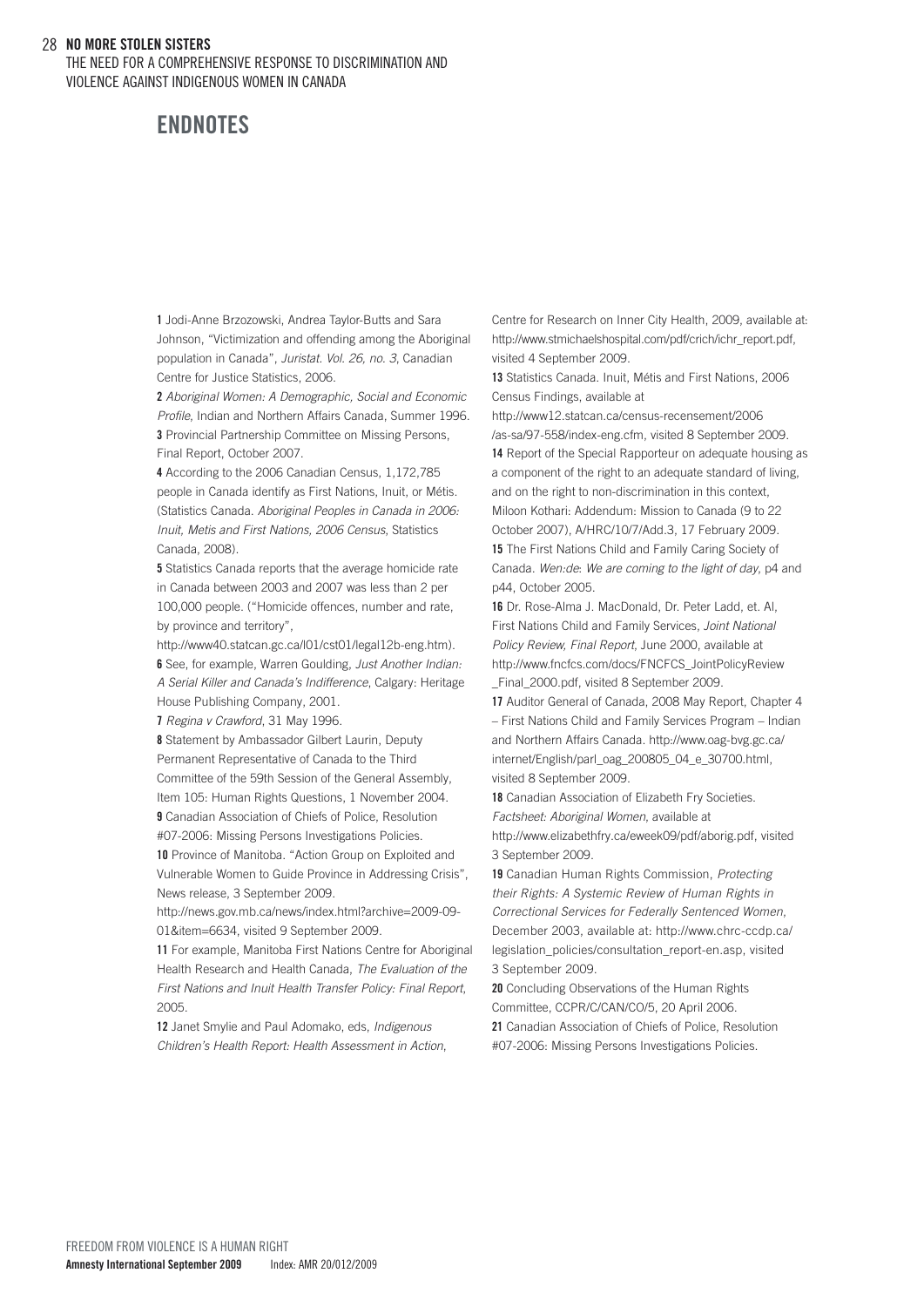WHETHER IN A HIGH-PROFILE CONFLICT OR A FORGOTTEN CORNER OFTHE GLOBE, AMNESTY INTERNATIONAL CAMPAIGNS FOR JUSTICE,FREEDOM AND DIGNITY FOR ALL AND SEEKS TO GALVANIZE PUBLIC SUPPORT TO BUILD A BETTER WORLD

### WHAT CAN YOU DO?

Activists around the world have shown that it is possible to resist the dangerous forces that are undermining human rights. Be part of this movement. Combat those who peddle fear and hate.

■ Join Amnesty International and become part of a worldwide movement campaigning for an end to human rights violations. Help us make a difference.

### Together we can make our voices heard.

 $\Box$  I am interested in receiving further information on becoming a member of Amnesty International

| name    |  |  |
|---------|--|--|
| address |  |  |
|         |  |  |
| country |  |  |
| email   |  |  |
|         |  |  |

Please return this form to the Amnesty International office in your country. For Amnesty International offices worldwide: www.amnesty.org/en/worldwide-sites

If there is not an Amnesty International office in your country, please return this form to: Amnesty International, International Secretariat, Peter Benenson House, 1 Easton Street, London WC1X 0DW, United Kingdom

## IWANT **TO HELP**